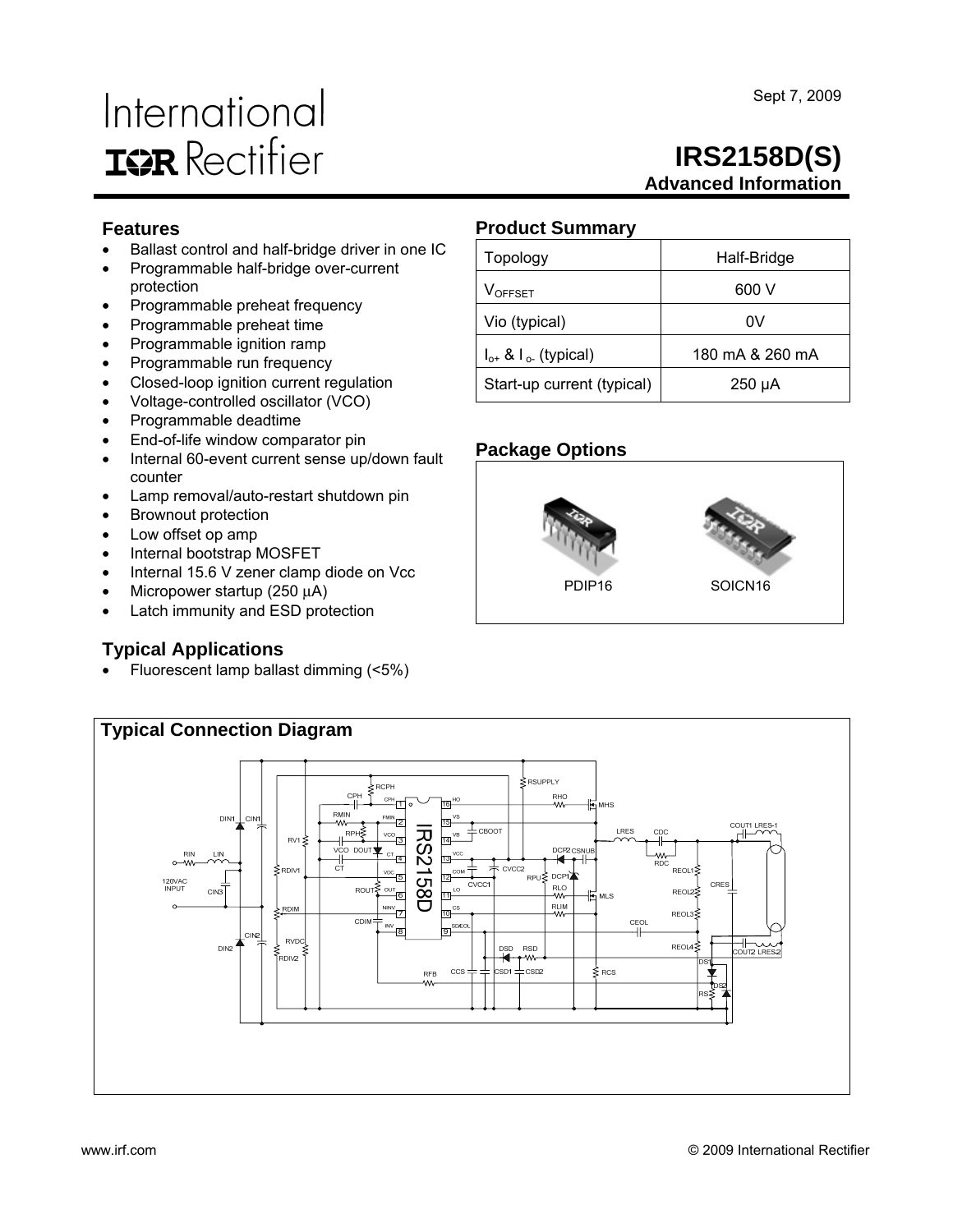

# **Table of Contents**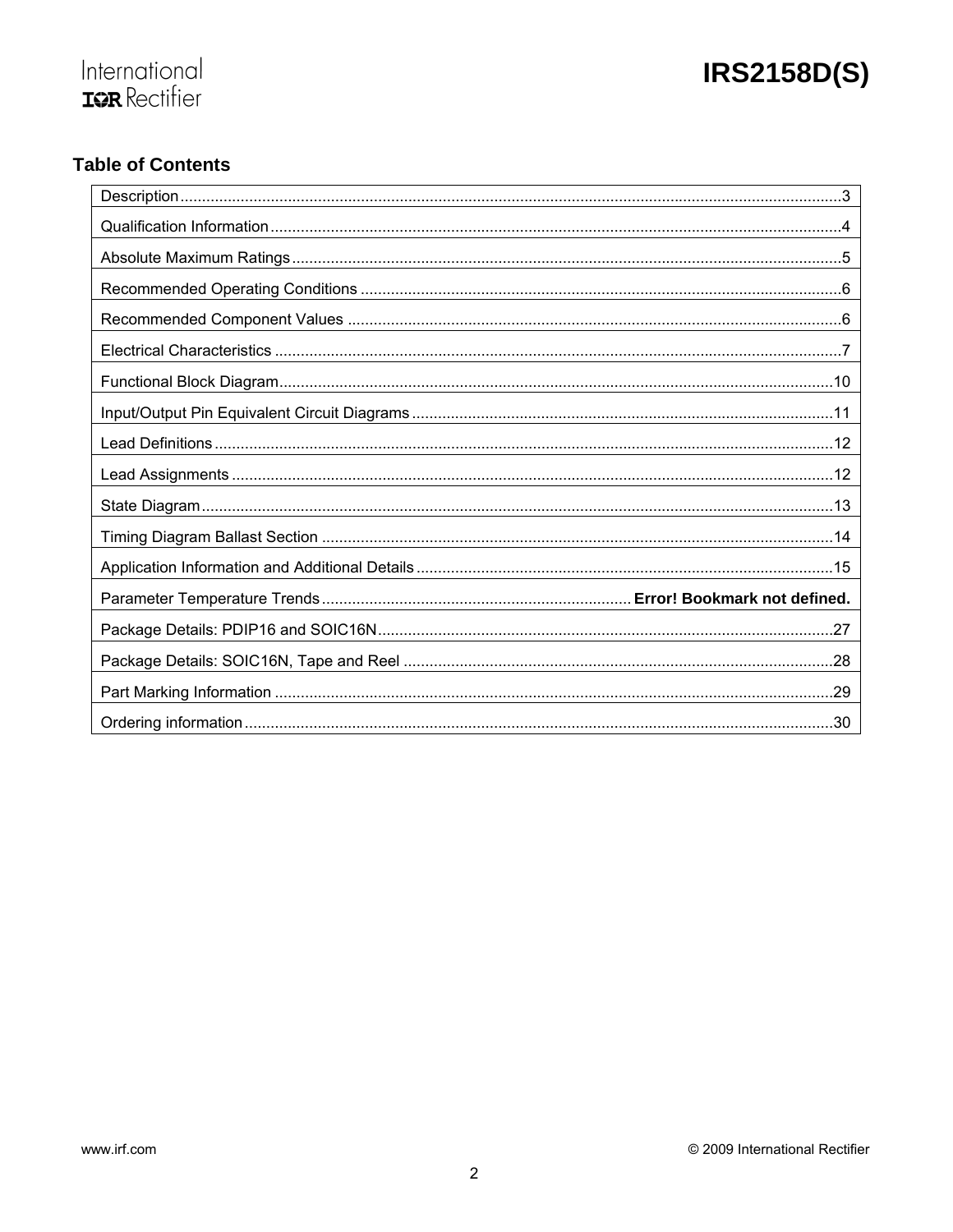

# International **TOR** Rectifier

## **Description**

The IRS2158D is a fully integrated, fully protected 600V ballast control IC designed to drive all types of fluorescent lamps. The IRS2158D features include programmable preheat and run frequencies, programmable preheat time, closed-loop half-bridge ignition current regulation, programmable end-of-life protection, brownout protection and low input offset op amp. The op amp can be used for dimming, current or power control. Comprehensive protection features such as protection from failure of a lamp to strike, filament failures, end-of-life protection, have been included in the design. The IRS2158D is available in both 16-pin PDIP and 16-pin narrow body SOIC packages.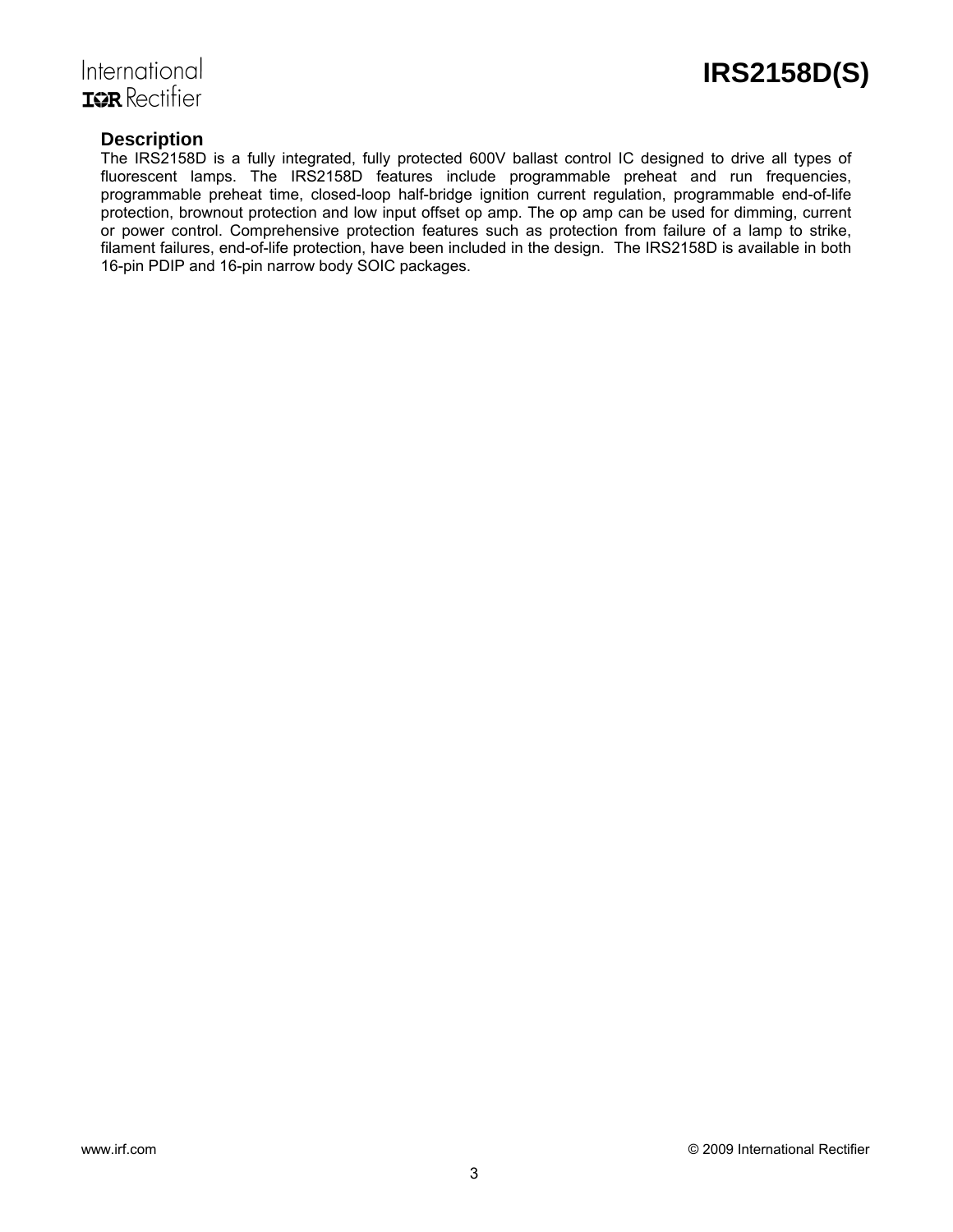# **Qualification Information**†

|                                   |                  |                                                 | Industrial <sup>††</sup>                                       |  |  |  |
|-----------------------------------|------------------|-------------------------------------------------|----------------------------------------------------------------|--|--|--|
| <b>Qualification Level</b>        |                  | Comments: This family of ICs has passed JEDEC's |                                                                |  |  |  |
|                                   |                  |                                                 | Industrial qualification. IR's Consumer qualification level is |  |  |  |
|                                   |                  |                                                 | granted by extension of the higher Industrial level.           |  |  |  |
| <b>Moisture Sensitivity Level</b> |                  | SOIC <sub>16N</sub>                             | $MSL2^{\dagger\dagger}$ 260°C                                  |  |  |  |
|                                   |                  |                                                 | (per IPC/JEDEC J-STD-020)                                      |  |  |  |
|                                   |                  | PDIP <sub>16</sub>                              | Not applicable                                                 |  |  |  |
|                                   |                  |                                                 | (non-surface mount package style)                              |  |  |  |
|                                   | Machine Model    | Class B                                         |                                                                |  |  |  |
| <b>ESD</b>                        |                  | (per JEDEC standard JESD22-A115)                |                                                                |  |  |  |
|                                   |                  | Class 3A                                        |                                                                |  |  |  |
|                                   | Human Body Model | (per EIA/JEDEC standard EIA/JESD22-A114)        |                                                                |  |  |  |
|                                   |                  | Class I, Level A                                |                                                                |  |  |  |
| <b>IC Latch-Up Test</b>           |                  | (per JESD78)                                    |                                                                |  |  |  |
| <b>RoHS Compliant</b>             |                  |                                                 | Yes                                                            |  |  |  |

† Qualification standards can be found at International Rectifier's web site http://www.irf.com/

†† Higher qualification ratings may be available should the user have such requirements. Please contact your International Rectifier sales representative for further information.

††† Higher MSL ratings may be available for the specific package types listed here. Please contact your International Rectifier sales representative for further information.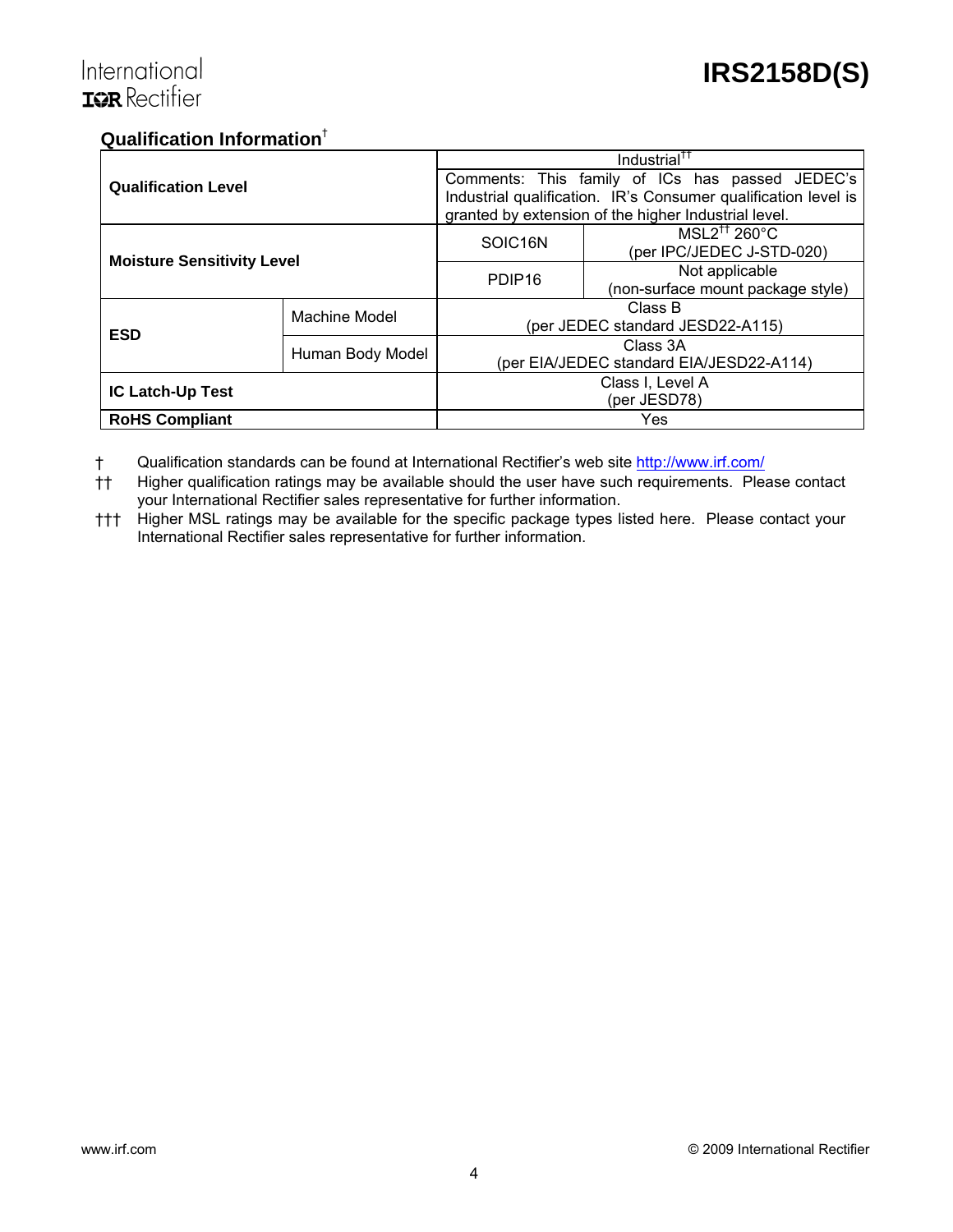## **Absolute Maximum Ratings**

Absolute Maximum Ratings indicate sustained limits beyond which damage to the device may occur. All voltage parameters are absolute voltages referenced to COM, all currents are defined positive into any lead. The Thermal Resistance and Power Dissipation ratings are measured under board mounted and still air conditions.

| <b>Symbol</b>  | <b>Definition</b>                                                                           |                 | Min.        | Max.                    | <b>Units</b> |
|----------------|---------------------------------------------------------------------------------------------|-----------------|-------------|-------------------------|--------------|
| <b>VB</b>      | VB Pin High-Side Floating Supply Voltage                                                    |                 | $-0.3$      | 625                     | $\vee$       |
| VS             | VS Pin High-Side Floating Supply Offset Voltage                                             |                 | $VB - 25$   | $VB + 0.3$              |              |
| <b>VHO</b>     | HO Pin High-Side Floating Output Voltage                                                    |                 | $VS - 0.3$  | $VB + 0.3$              |              |
| <b>VLO</b>     | LO Pin Low-Side Output Voltage                                                              |                 | $-0.3$      | $VCC + 0.3$             |              |
| <b>IOMAX</b>   | Maximum allowable output current (HO, LO) due to<br>external power transistor miller effect |                 | $-500$      | 500                     | mA           |
| <b>VCPH</b>    | CPH Pin Voltage                                                                             |                 | $-0.3$      | $\overline{V}$ CC + 0.3 | $\vee$       |
| <b>IVCO</b>    | <b>VCO Pin Current</b>                                                                      |                 | $-5$        | 5                       | mA           |
| <b>IFMIN</b>   | <b>FMIN Pin Current</b>                                                                     |                 |             |                         |              |
| <b>VVCO</b>    | VCO Pin Voltage                                                                             |                 | $-0.3$      | $VCC + 0.3$             | $\vee$       |
| <b>VNINV</b>   | NINV pin voltage                                                                            |                 |             |                         |              |
| <b>VINV</b>    | INV pin voltage                                                                             |                 |             |                         |              |
| <b>VOUT</b>    | OUT pin voltage                                                                             |                 |             |                         |              |
| <b>VCT</b>     | CT Pin Voltage                                                                              |                 |             |                         |              |
| <b>ICT</b>     | <b>CT Pin Current</b>                                                                       | -5              | 5           | mA                      |              |
| <b>VDC</b>     | <b>VDC Pin Voltage</b>                                                                      | $-0.3$          | $VCC + 0.3$ | $\vee$                  |              |
| <b>IDC</b>     | <b>VDC Pin Current</b>                                                                      |                 | -5          | 5                       | mA           |
| VSD/EOL        | SD/EOL Pin Voltage                                                                          |                 | $-0.3$      | $VCC + 0.3$             | $\vee$       |
| <b>ISD/EOL</b> | <b>SD/EOL Pin Current</b>                                                                   |                 | -5          | 5                       | mA           |
| <b>VCS</b>     | CS Pin Voltage                                                                              |                 | $-0.3$      | $VCC + 0.3$             | $\vee$       |
| <b>ICS</b>     | <b>CS Pin Current</b>                                                                       |                 | -5          | 5                       | mA           |
| dV/dt          | Allowable VS Pin Offset Voltage Slew Rate                                                   |                 | $-50$       | 50                      | V/ns         |
| <b>PD</b>      | Package Power Dissipation $@$ TA $\leq$ +25°C                                               | $(16-Pin DIP)$  | ---         | 1.3                     | W            |
|                | $PD = (TJMAX-TA)/R\theta JA$                                                                | $(16-Pin SOIC)$ | ---         | 1.4                     | W            |
| $R\theta$ JA   | Thermal Resistance, Junction to Ambient                                                     | $(16-Pin DIP)$  | ---         | 70                      | °C/W         |
|                |                                                                                             | $(16-Pin SOIC)$ | ---         | 82                      |              |
| TJ             | <b>Junction Temperature</b>                                                                 |                 | -55         | 150                     | $^{\circ}C$  |
| <b>TS</b>      | <b>Storage Temperature</b>                                                                  |                 | $-55$       | 150                     |              |
| <b>TL</b>      | Lead Temperature (soldering, 10 seconds)                                                    |                 | $---$       | 300                     |              |

† This IC contains a zener clamp structure between the chip VCC and COM which has a nominal breakdown voltage of 15.6V. This supply pin should not be driven by a DC, low impedance power source greater than the VCLAMP specified in the Electrical Characteristics section.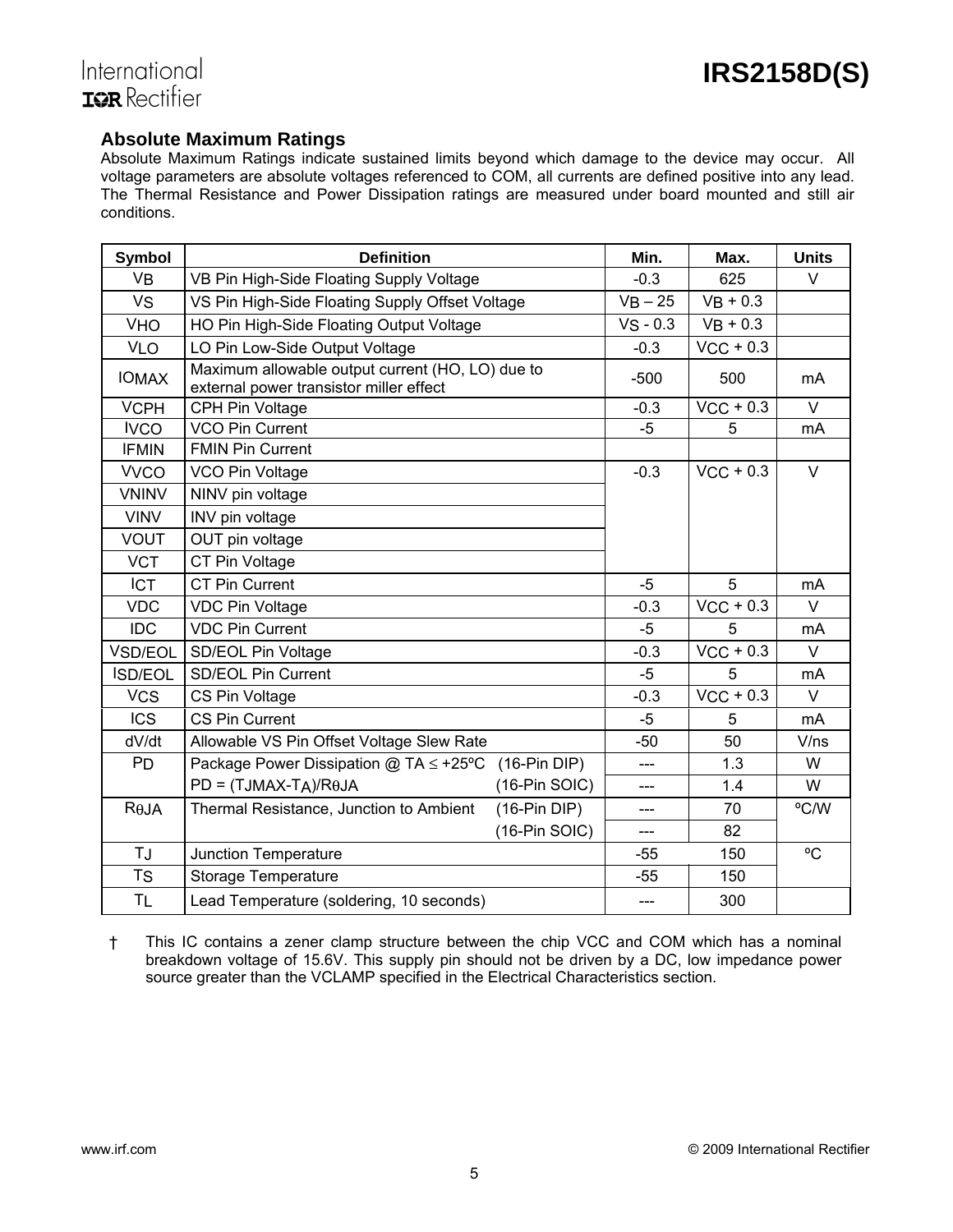# **Recommended Operating Conditions**

For proper operation the device should be used within the recommended conditions.

| Symbol                 | <b>Definition</b>                             | Min.   | Max.          | <b>Units</b> |
|------------------------|-----------------------------------------------|--------|---------------|--------------|
| VB-VS                  | <b>High Side Floating Supply Voltage</b>      | VBUV+  | <b>VCLAMP</b> |              |
| <b>VS</b>              | Steady State High-side Floating Supply Offset | -1     | 600           | ٧            |
| <b>VCC</b>             | <b>Supply Voltage</b>                         | VCCUV+ | <b>VCLAMP</b> |              |
| <b>ICC</b>             | <b>VCC Supply Current</b>                     | tt     | 10            |              |
| <b>SD/EOL</b>          | <b>SD/EOL Pin Current</b>                     | -1     |               | mA           |
| <b>ICS</b>             | CS Pin Current                                |        |               |              |
| <b>V<sub>VCO</sub></b> | VCO Pin Voltage                               | 0      | 5             | V            |
| RFMIN                  | <b>FMIN Pin Programming Resistor</b>          | 10     | 300           | $k\Omega$    |
| TJ                     | <b>Junction Temperature</b>                   | -40    | 125           | °C           |

†† Enough current should be supplied into the VCC pin to keep the internal 15.6V zener clamp diode on this pin regulated at its voltage, V<sub>CLAMP.</sub>

# **Recommended Component Values**

| <b>Symbol</b> | <b>Component</b>                     | Min. | Max. | Units     |
|---------------|--------------------------------------|------|------|-----------|
| <b>RFMIN</b>  | R <sub>FMIN</sub> Pin Resistor Value | 10   | ---  | $k\Omega$ |
| <b>r</b>      | CT Pin Capacitor Value               | 330  | ---  | pF        |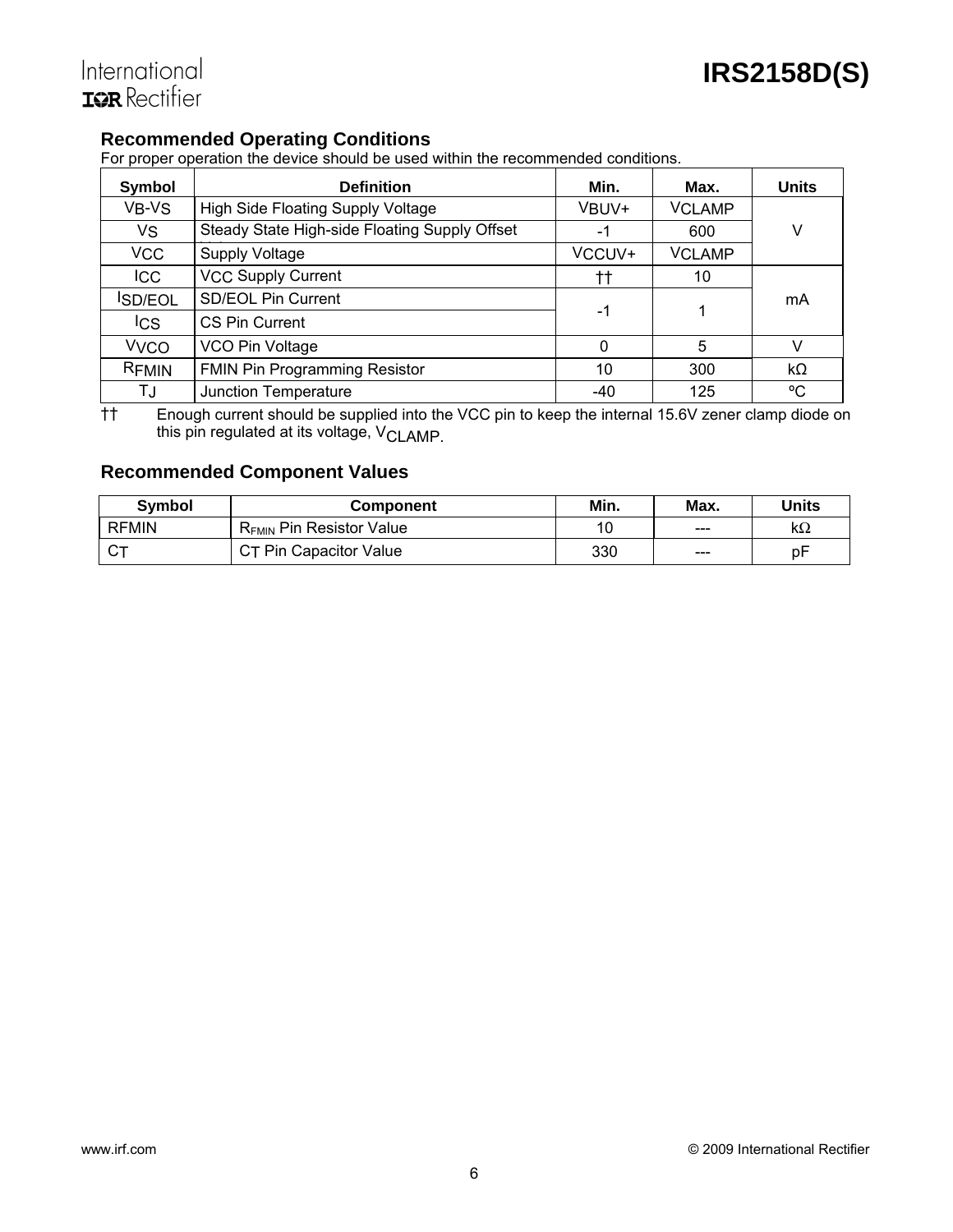## **Electrical Characteristics**

VCC = VBS = VBIAS=14V +/- 0.25V, CLO = CHO = 1000pF, CT = 1000pF, RFMIN = 15kΩ, VCPH = VVCO = 0V, VSD/EOL = 0V, VCS = 0V, TA=25 °C unless otherwise specified.

| <b>Symbol</b>                  | v voor level volled en versleid van de vanlede omderwijd opderheid.<br><b>Definition</b> | Min  | <b>Typ</b>  | Max  | <b>Units</b> | <b>Test Conditions</b>                                    |
|--------------------------------|------------------------------------------------------------------------------------------|------|-------------|------|--------------|-----------------------------------------------------------|
|                                | <b>Supply Characteristics</b>                                                            |      |             |      |              |                                                           |
| $\mathsf{V}_{\mathsf{CCUV}^+}$ | <b>VCC Supply Under-voltage Positive</b><br>Going Threshold                              | 11.5 | 12.5        | 13.5 |              | VCC rising from 0V                                        |
| $V_{CCUV}$                     | <b>VCC Supply Under-voltage Negative</b><br>Going Threshold                              | 9.5  | 10.5        | 11.5 | $\vee$       | VCC falling from<br><b>14V</b>                            |
| V <sub>UVHYS</sub>             | <b>VCC Supply Under-voltage Lockout</b><br><b>Hysteresis</b>                             | 1.0  | 2.0         | 3.0  |              |                                                           |
| l <sub>QCCUV</sub>             | <b>UVLO Mode VCC Quiescent Current</b>                                                   | ---  | 250         | 500  | μA           | $VCC = 8V$                                                |
| <b>IQCCFLT</b>                 | <b>FAULT Mode VCC Quiescent Current</b>                                                  | ---  | 350         | 700  |              | MODE=FAULT                                                |
| $I_{\rm CC}$                   | <b>VCC Supply Current</b>                                                                |      | 3.5         | ---  | mA           | $\overline{M}$ ODE = RUN,<br>$VVCO = 5V$                  |
| $\mathsf{V}_{\mathsf{CLAMP}}$  | VCC Zener Clamp Voltage                                                                  | 14.6 | 15.6        | 16.6 | V            | $ICC = 5mA$                                               |
|                                | <b>Floating Supply Characteristics</b>                                                   |      |             |      |              |                                                           |
| $I_{BS}$                       | <b>VBS Supply Current</b>                                                                | ---  | 1.0         | ---  | mA           | MODE = RUN                                                |
| <b>I</b> <sub>QBSUV</sub>      | <b>UVLO Mode VBS Quiescent Current</b>                                                   | ---  | ---         | 50   | μA           | $VBS = 6V$                                                |
| $V_{BSUV^+}$                   | <b>VBS Supply Under-voltage Positive</b><br>Going Threshold                              | 9.0  | 10.0        | 11.0 | $\vee$       | VBS rising from 0V                                        |
| $V_{BSUV}$                     | <b>VBS Supply Under-voltage Negative</b><br>Going Threshold                              | 8.0  | 9.0         | 10.0 |              | VBS falling from<br><b>14V</b>                            |
| $I_{LKVS}$                     | VS Offset Supply Leakage Current                                                         | ---  | ---         | 50   | μA           | $VB = VS = 650V,$<br>$VCC = 8V$                           |
|                                | <b>Ballast Control Preheat, Ignition and Run Mode Characteristics</b>                    |      |             |      |              |                                                           |
| $V_{\text{CPHEOP+}}$           | CPH Pin End Of Preheat Rising<br>Threshold Voltage                                       | 8.8  | 9.3         | 9.8  |              |                                                           |
| $V_{\text{CPHSOL}}$            | CPH Pin Start Of Ignition Falling<br><b>Threshold Voltage</b>                            | 4.4  | 4.7         | 5.0  |              |                                                           |
| V <sub>VCOPH</sub>             | VCO Pin Preheat Mode Voltage                                                             | ---  | 0           | ---  | $\vee$       | MODE = PREHEAT                                            |
| <b>V</b> <sub>VCOIGN</sub>     | VCO Pin Ignition Mode Voltage                                                            |      | 0.65        |      |              | MODE = IGNITION,<br>$VCS = 1.5V$ ,<br>$RPH = 22.1k\Omega$ |
| <b>I</b> <sub>VCOIGN</sub>     | VCO Pin Ignition Regulation Discharge<br>Current                                         | ---  | 215         | ---  | μA           | MODE = IGNITION,<br>VVCO = VVCOIGN,<br>$VCS = 1.5V$       |
| V <sub>CPHRUN+</sub>           | CPH Pin Run Mode Rising Threshold<br>Voltage                                             | 8.8  | 9.3         | 9.8  | $\vee$       | MODE = IGNITION                                           |
| V <sub>VCORUN</sub>            | VCO Pin Run Mode Voltage                                                                 | ---  | <b>OPEN</b> | ---  |              | $MODE = RUN$                                              |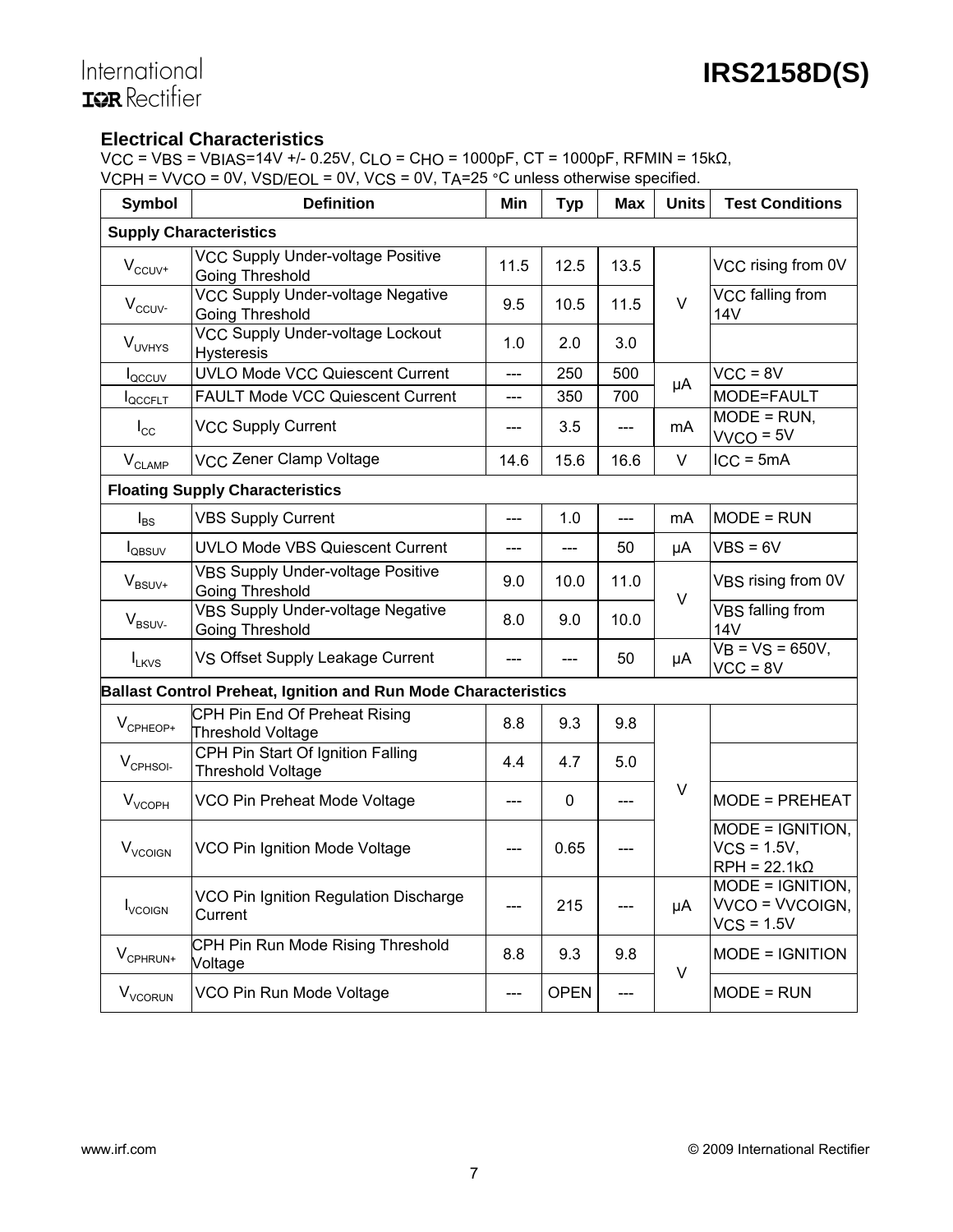# International **ISR** Rectifier

## **Electrical Characteristics (cont'd)**

VCC = VBS = VBIAS=14V +/- 0.25V, CLO = CHO = 1000pF, CT = 1000pF, RFMIN = 15kΩ, VCPH = VVCO = 0V, VSD/EOL = 0V, VCS = 0V, TA= °C unless otherwise specified.

|                                | <b>Ballast Control Protection Circuitry Characteristics</b>         |                           |             |       |         |                                             |  |  |
|--------------------------------|---------------------------------------------------------------------|---------------------------|-------------|-------|---------|---------------------------------------------|--|--|
| $V_{\text{CSTH+}}$             | CS Pin Over-current Sense Threshold                                 | 1                         | 1.2         | 1.4   | V       |                                             |  |  |
| $n_{EVENTS}$                   | CS and EOL Fault Counter No. of<br>Events                           | $-$                       | 60          | ---   | Events  | <b>MODE = PREHEAT</b><br>or RUN             |  |  |
| $V_{\text{SDTH+}}$             | SD Pin Rising Non-latched Shutdown<br><b>Threshold Voltage</b>      | 4.5                       | 5.0         | 5.5   |         |                                             |  |  |
| $V_{\text{SDTH-}}$             | SD Pin Falling Reset Threshold<br>Voltage                           | 2.7                       | 3.0         | 3.3   |         |                                             |  |  |
| $V_{\text{EOLBIAS}}$           | EOL Pin Internal Bias Voltage                                       | 1.8                       | 2.0         | 2.2   |         |                                             |  |  |
| $\mathsf{V}_{\mathsf{EOLTH+}}$ | <b>EOL Pin Rising Latched Shutdown</b><br><b>Threshold Voltage</b>  | 2.7                       | 3.0         | 3.3   | $\vee$  | $MODE = RUN$                                |  |  |
| $V_{EOLTH}$                    | <b>EOL Pin Falling Latched Shutdown</b><br><b>Threshold Voltage</b> | 0.9                       | 1.0         | 1.1   |         | $MODE = RUN$                                |  |  |
| $V_{DC+}$                      | <b>VDC Pin Enable</b>                                               | 4.5                       | 5.0         | 5.5   |         | <b>ALL MODES</b>                            |  |  |
| $V_{DC}$                       | <b>VDC Pin Disable</b>                                              | 2.7                       | 3.0         | 3.4   |         |                                             |  |  |
| <b>I</b> EOLSOURCE             | <b>EOL Pin OTA Output Sourcing</b><br>Current                       | $---$                     | 10          | ---   | μA      | <b>MODE = PREHEAT</b><br>$VEOL = 1.5V$      |  |  |
| <b>I</b> <sub>EOLSINK</sub>    | EOL Pin OTA Output Sinking Current                                  | $\qquad \qquad -\qquad -$ | $-10$       | $---$ |         | <b>MODE = PREHEAT</b><br>$VEOL = 2.5V$      |  |  |
| $V_{\text{CPHFLT}}$            | CPH Pin Fault Mode Voltage                                          |                           |             |       |         |                                             |  |  |
| $V_{VCOFLT}$                   | VCO Pin Fault Mode Voltage                                          |                           | $\mathbf 0$ | ---   | $\vee$  | MODE = FAULT                                |  |  |
| $V_{FMINFLT}$                  | FMIN Pin Fault Mode Voltage                                         |                           |             |       |         |                                             |  |  |
|                                | <b>Ballast Control Oscillator Characteristics</b>                   |                           |             |       |         |                                             |  |  |
| $\mathsf{f}_{\mathsf{RUN}}$    | Half-bridge Oscillator Run Frequency                                | 42.5                      | 45.5        | 48.5  | kHz     | $MODE = RUN$                                |  |  |
| $f_{\rm PH}$                   | Half-bridge Oscillator Preheat<br>Frequency                         | 63                        | 68          | 73    | kHz     | $RPH = 22.1k\Omega$ ,<br>MODE = PREHEAT     |  |  |
| $V_{CT+}$                      | Upper CT Ramp Voltage Threshold                                     | $-$                       | 5.0         | ---   | $\vee$  | $MODE = RUN$                                |  |  |
| $V_{CT}$                       | L CT Ramp Voltage Threshold                                         | $---$                     | 2.0         | ---   |         | $MODE = RUN$                                |  |  |
| $\sf d$                        | Oscillator duty cycle                                               | $---$                     | 50          | ---   | $\%$    | MODE = $RUN, td10$<br>and $td_{HO}$ removed |  |  |
| $\mathsf{td}_{\mathsf{LO}}$    | LO Output Deadtime                                                  |                           | 1.5         | ---   |         |                                             |  |  |
| $\mathsf{td}_{\mathsf{HO}}$    | <b>HO Output Deadtime</b>                                           | ---                       | 1.5         | ---   | $\mu s$ |                                             |  |  |
| $V_{FMIN}$                     | <b>FMIN Pin Voltage</b>                                             | 4.6                       | 5.0         | 5.4   | $\vee$  | $VCC = 14.0V$                               |  |  |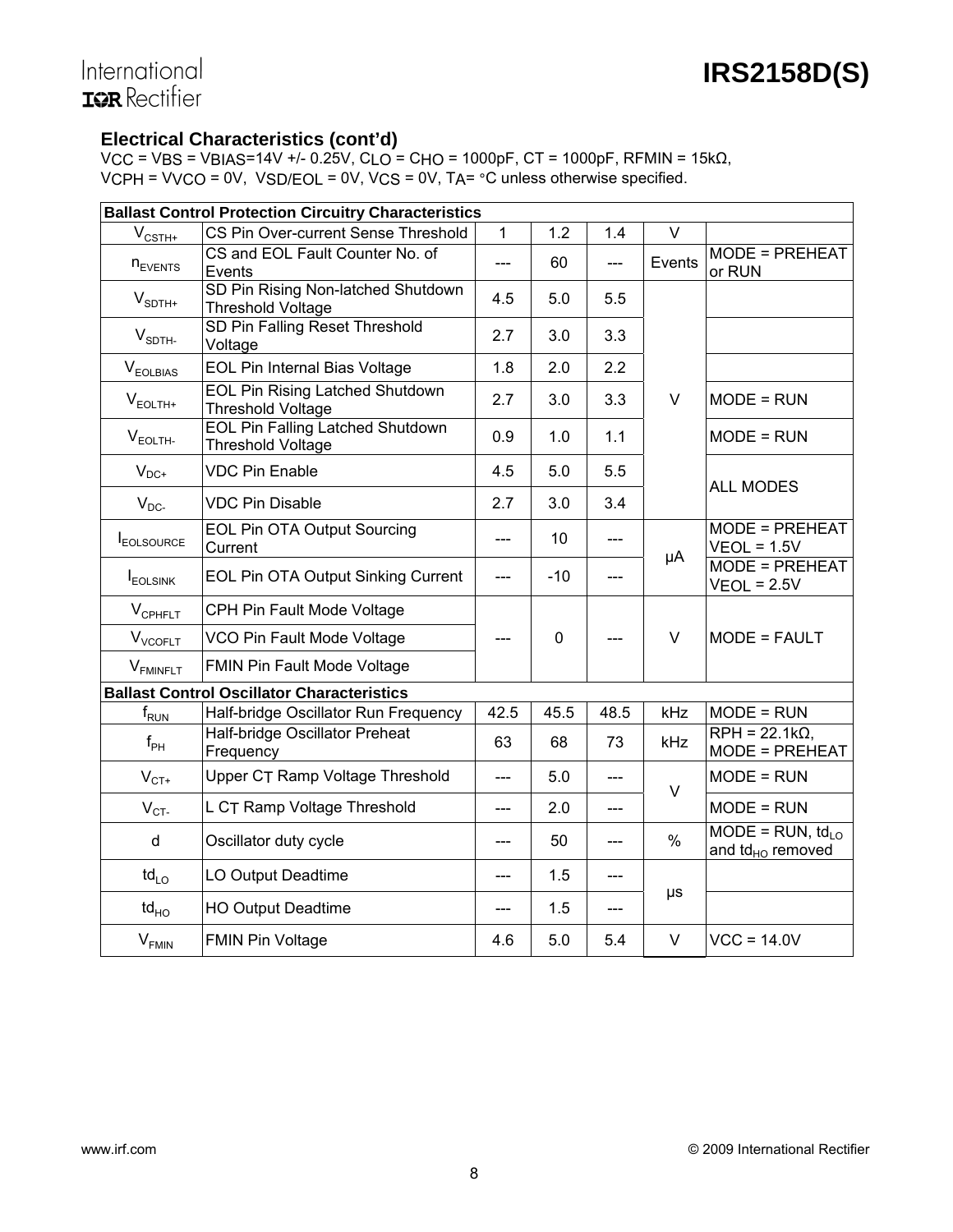# International **ISR** Rectifier

## **Electrical Characteristics (cont'd)**

VCC = VBS = VBIAS=14V +/- 0.25V, CLO = CHO = 1000pF, CT = 1000pF, RFMIN = 15kΩ, VCPH = VVCO = 0V, VSD/EOL = 0V, VCS = 0V, TA=25 °C unless otherwise specified.

|                                      | Gate Driver Output Characteristics (HO, LO)    |       |          |      |            |                         |  |
|--------------------------------------|------------------------------------------------|-------|----------|------|------------|-------------------------|--|
| $\mathsf{V}_{\mathsf{OL}}$           | Low-Level Output Voltage                       | ---   | $\Omega$ | 100  |            | $IO = 0$                |  |
| $V_{OH}$                             | High-Level Output Voltage                      |       | $\Omega$ | 100  | mV         | $VBIAS - VO$ , $IO = 0$ |  |
| $t_{\rm r}$                          | Turn-On Rise Time                              |       | 120      | 180  | ns         | $C_{HO} = C_{LO} = 1nF$ |  |
| tf                                   | Turn-Off Fall Time                             | ---   | 50       | 100  |            |                         |  |
| $I_{0+}$                             | Source Current                                 |       | 180      | ---  | mA         |                         |  |
| $I_{0}$                              | <b>Sink Current</b>                            |       | 260      | ---  |            |                         |  |
| <b>Bootstrap FET Characteristics</b> |                                                |       |          |      |            |                         |  |
| VB <sub>ON</sub>                     | VB when the bootstrap FET is on                | 13.7  | 14.0     |      | $\vee$     |                         |  |
| IB <sub>CAP</sub>                    | VB source current when FET is on               | 30    | 55       |      | mA         | $VB = COM$              |  |
| $IB_{10V}$                           | VB source current when FET is on               | 8     | 12       |      |            | $VB=10V$                |  |
| <b>Op Amp Characteristics</b>        |                                                |       |          |      |            |                         |  |
| $I_{ib}$                             | NINV and INV pin Input bias current            | ---   | ---      | 0.1  | μA         |                         |  |
| $V_{i0}$                             | Input Offset Voltage                           | $-10$ | $\Omega$ | 10   | mV         |                         |  |
| $I_{\text{OUT+}}$                    | <b>OUT pin Sink Output Current</b>             |       | 12       | ---  | mA         | INV=7V, NINV=0V         |  |
| $I_{\text{OUT}}$                     | <b>OUT pin Source Output Current</b>           | ---   | 14       | ---  |            | INV=7V, NINV=14V        |  |
| Vic                                  | Common Mode Input Range                        | 0     | ---      | 11.5 | $\vee$     |                         |  |
|                                      | Unity Gain BW Operational Amplifier Band Width | ---   | 2.0      | ---  | <b>MHz</b> | Guaranteed By           |  |
| $G_{DC}$                             | DC Open Loop Gain                              |       | 110      |      | dB         | Design                  |  |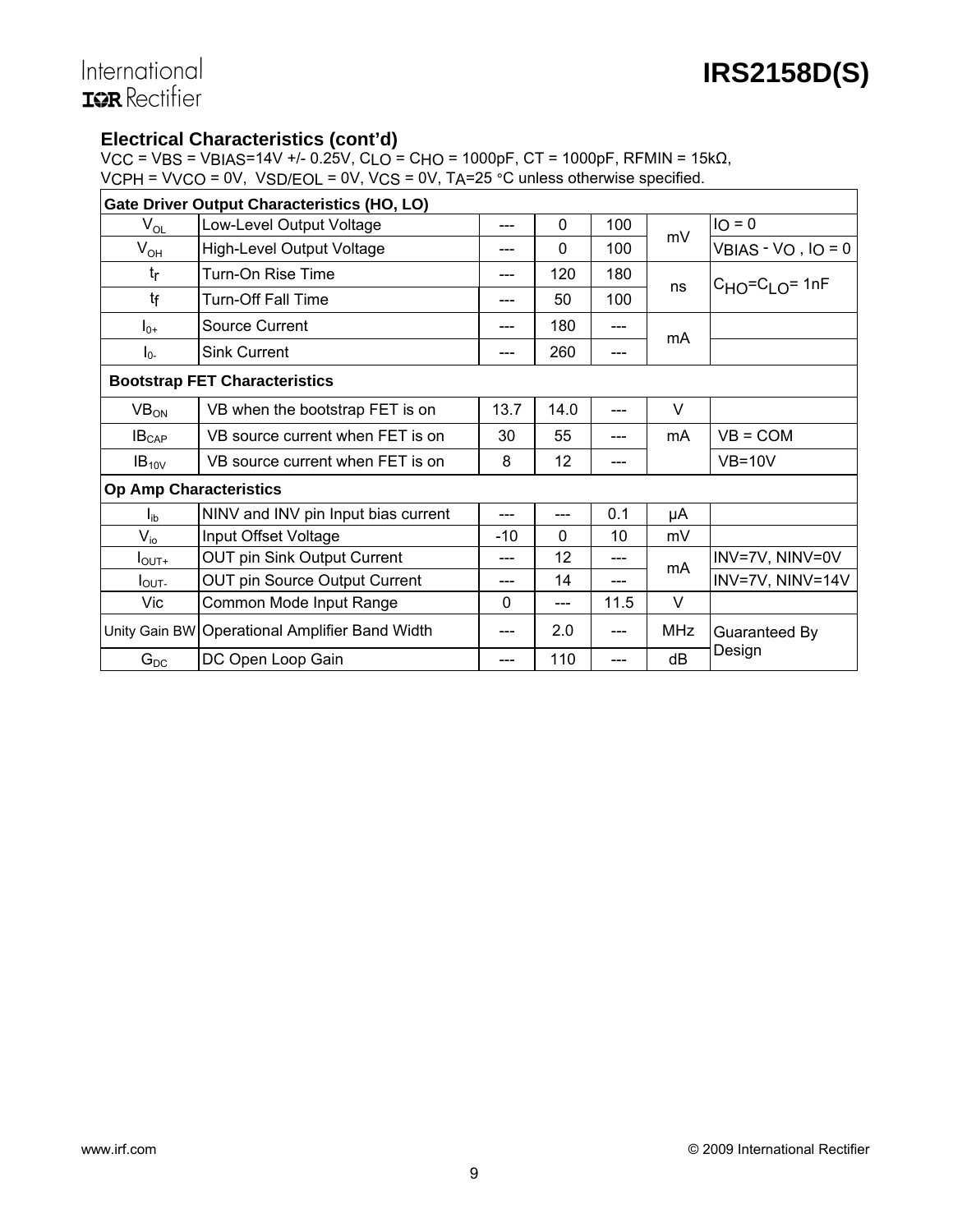# International<br>**IGR** Rectifier

# **Functional Block Diagram**

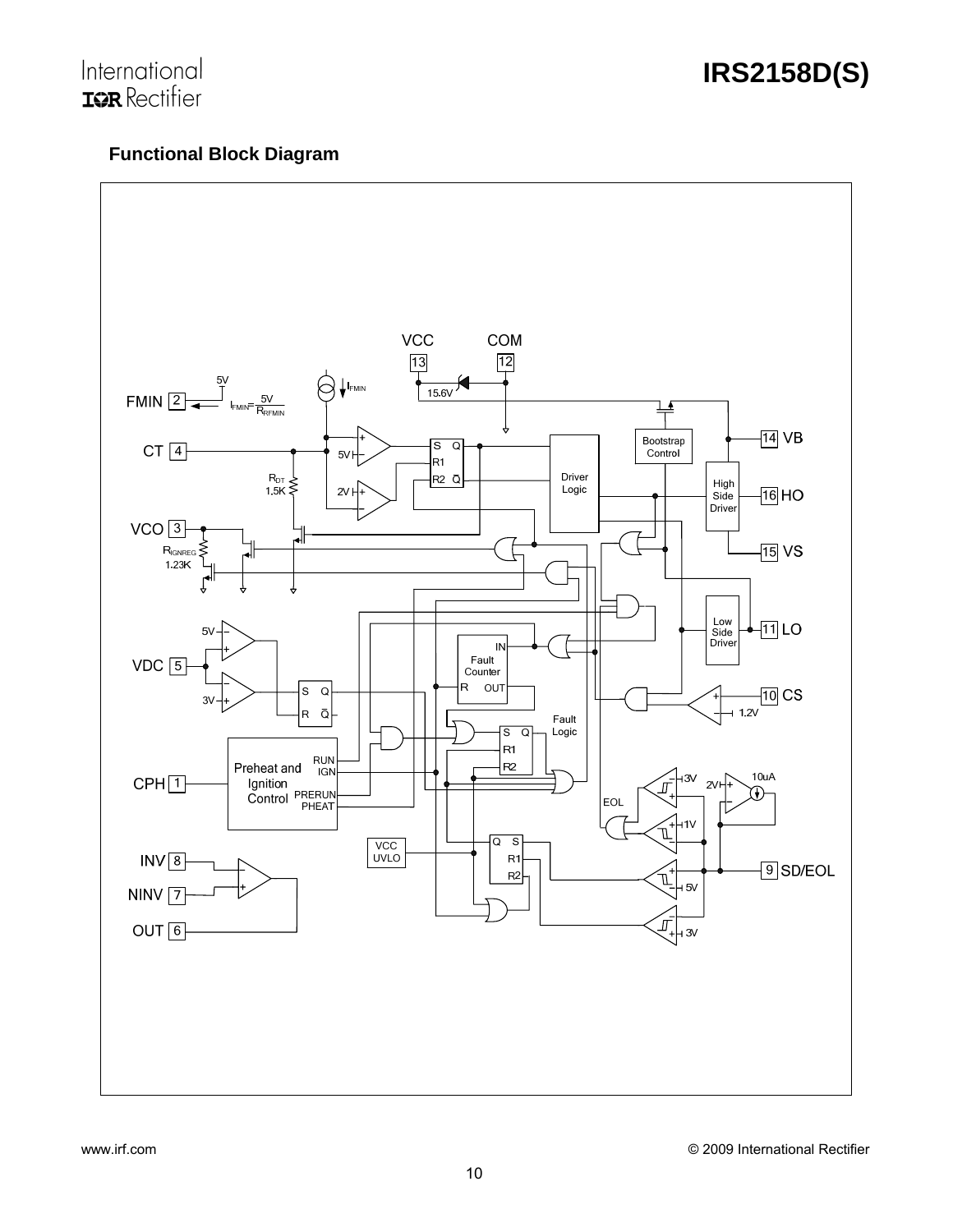

# **Input/Output Pin Equivalent Circuit Diagrams**

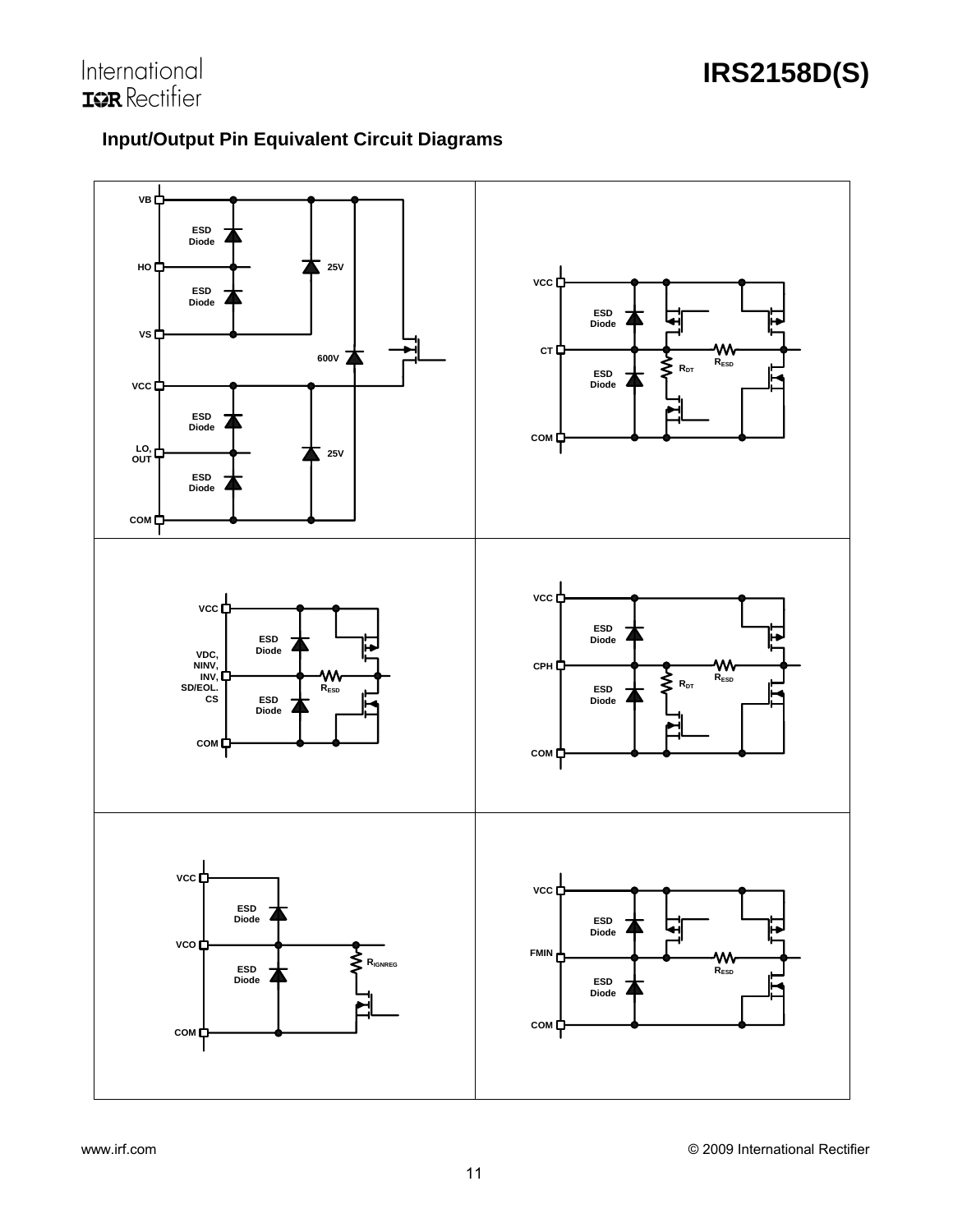# International<br>**IGR** Rectifier

# **Lead Definitions**

| Pin# | Symbol      | <b>Description</b>                                  |  |  |
|------|-------------|-----------------------------------------------------|--|--|
|      | CPH         | <b>Preheat Timing Input</b>                         |  |  |
| 2    | <b>FMIN</b> | <b>Oscillator Minimum Frequency Setting</b>         |  |  |
| 3    | VCO         | Voltage Controlled Oscillator / Ignition Ramp Input |  |  |
| 4    | <b>CT</b>   | Oscillator timing capacitor input                   |  |  |
| 5    | <b>VDC</b>  | DC Bus monitoring / Brownout protection             |  |  |
| 6    | <b>OUT</b>  | Dimming OpAmp Output                                |  |  |
|      | <b>NINV</b> | Non-inverting pin of Dimming OpAmp                  |  |  |
| 8    | <b>INV</b>  | Inverting pin of Dimming OpAmp                      |  |  |
| 9    | SD/EOL      | Shut-Down / End of Life Sensing Input               |  |  |
| 10   | CS.         | Half-Bridge Current Sensing Input                   |  |  |
| 11   | LO          | Low-Side Gate Driver Output                         |  |  |
| 12   | <b>COM</b>  | IC Power & Signal Ground                            |  |  |
| 13   | <b>VCC</b>  | Logic & Low-Side Gate Driver Supply                 |  |  |
| 14   | VB          | High-Side Gate Driver Floating Supply               |  |  |
| 15   | VS          | <b>High Voltage Floating Return</b>                 |  |  |
| 16   | HO          | High-Side Gate Driver Output                        |  |  |

# **Lead Assignments**

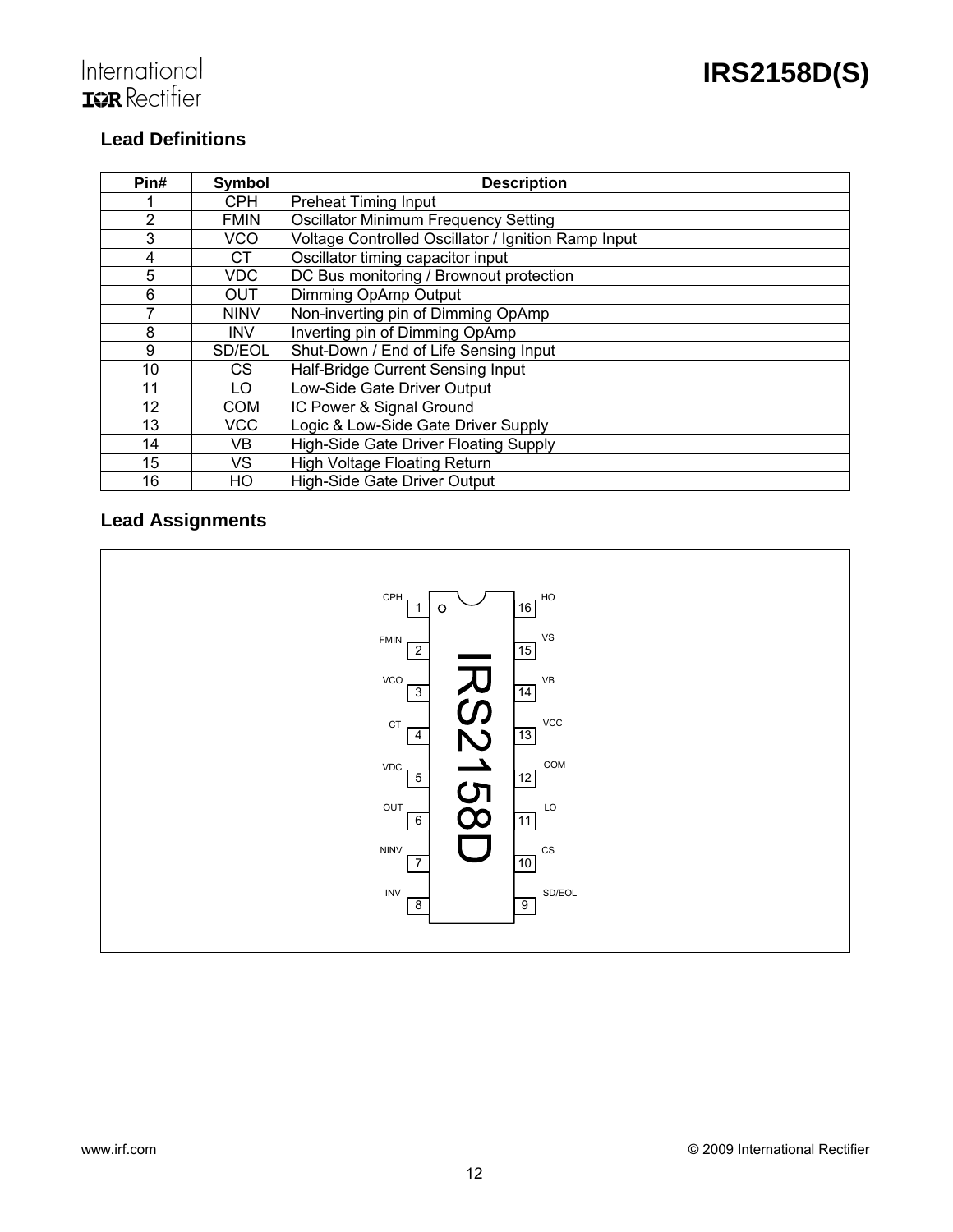# International **TOR** Rectifier

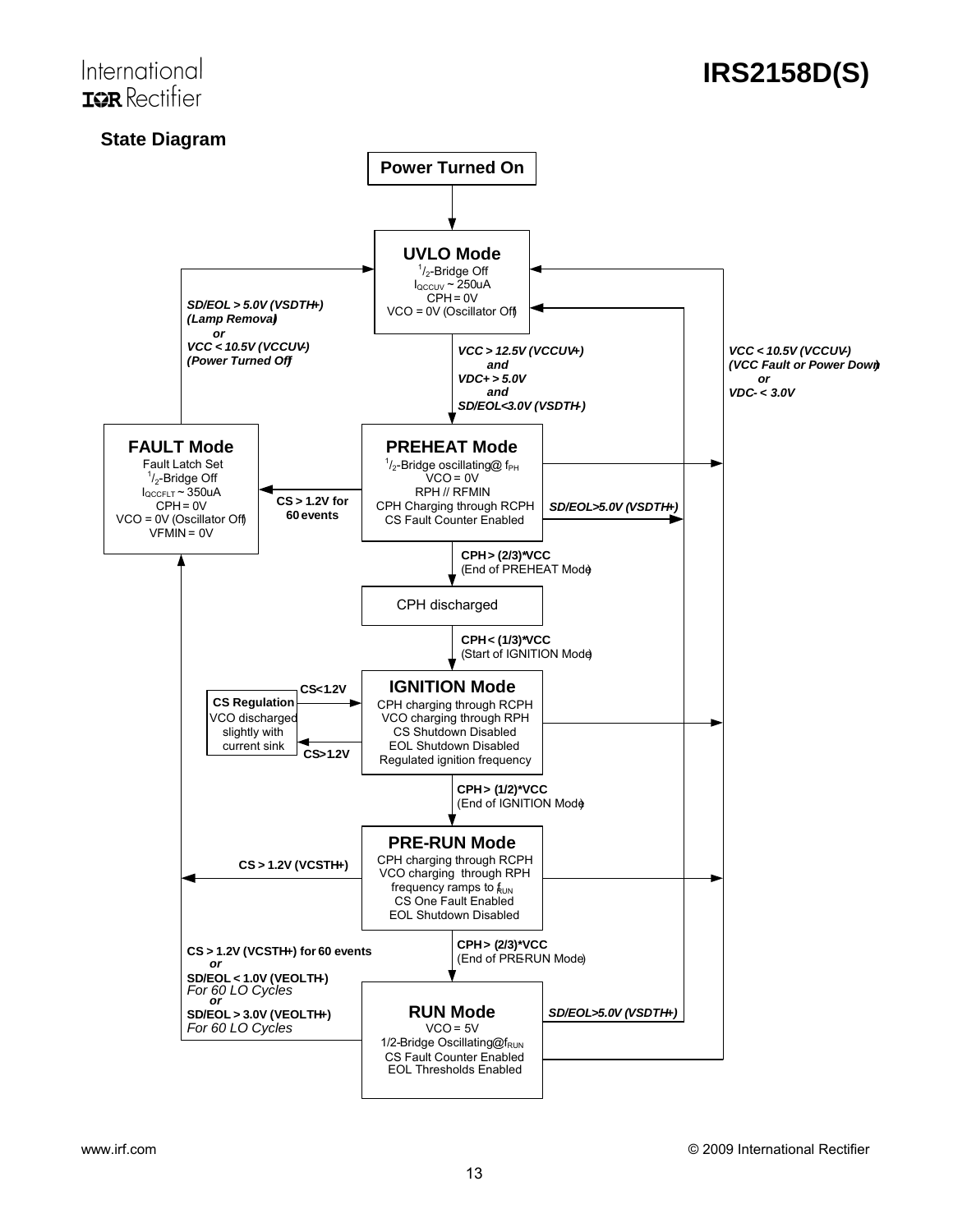

**Timing Diagram Ballast Section**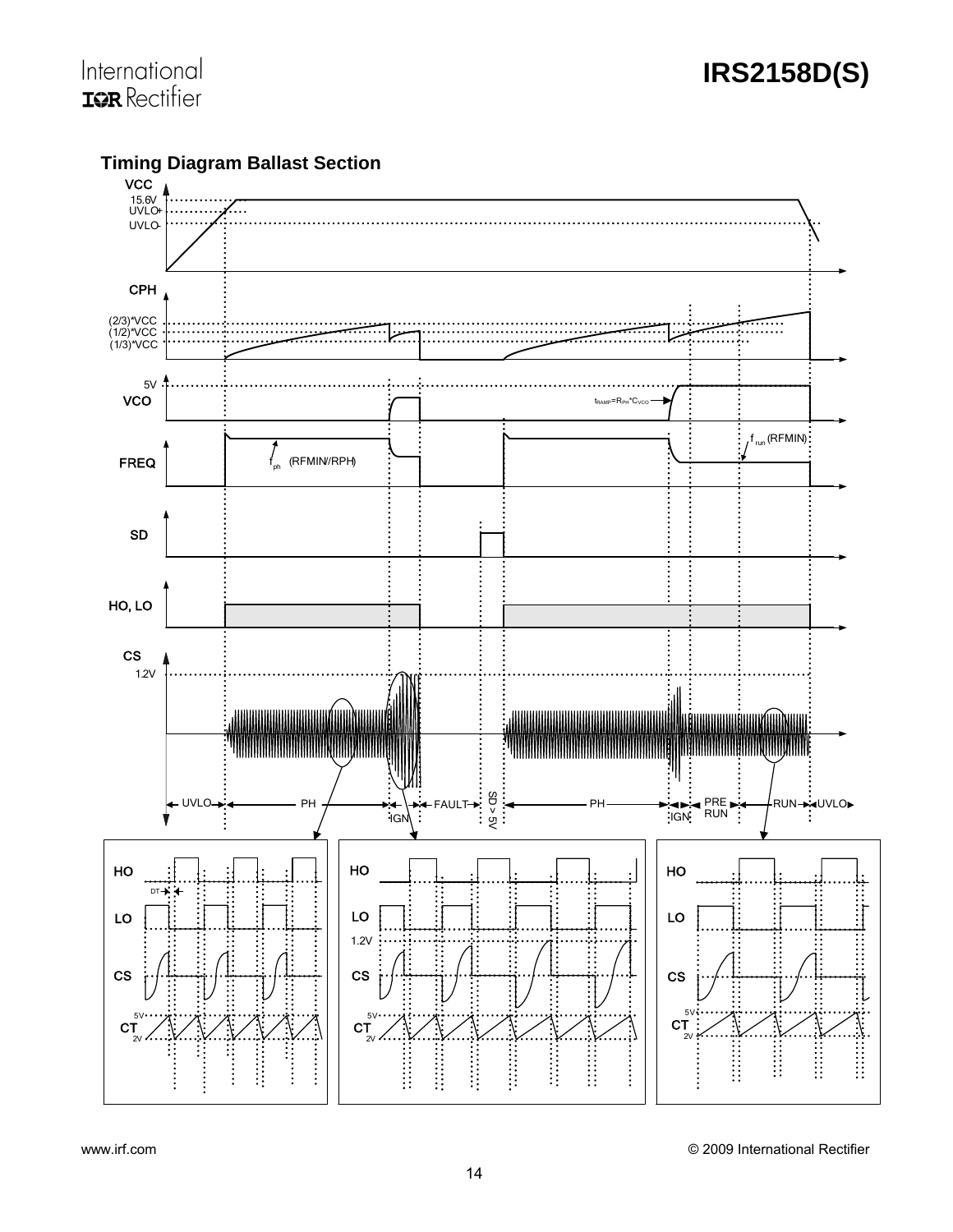

Graph 1. Run Frequency vs RFMIN and CT Graph 2. CT voltage thresholds vs VCC





Graph 3. Run Frequency vs VCC and CT **Graph 4. ICC vs Frequency** 

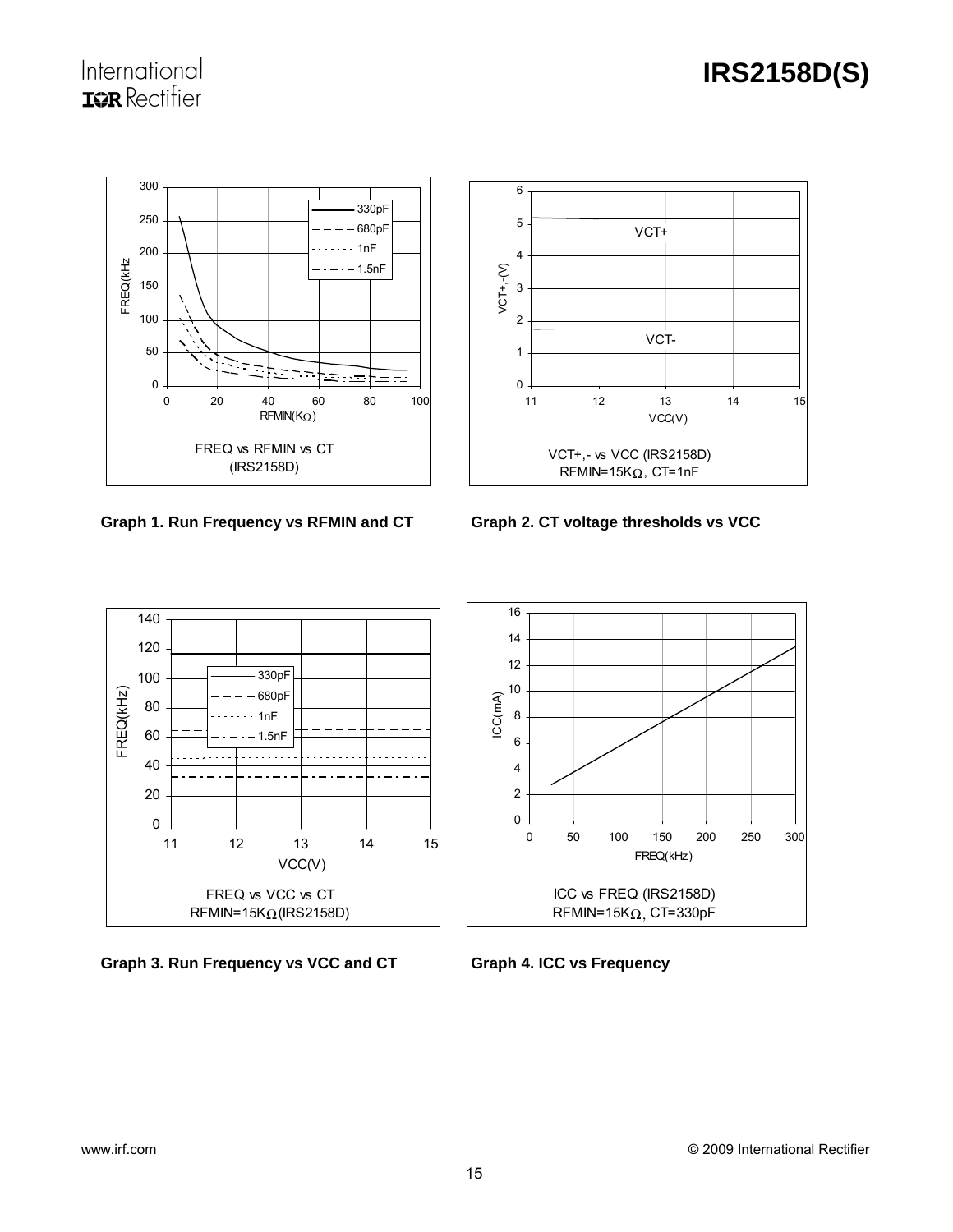**IRS2158D(S)**



Graph 5. Dead Time TDHO vs CT **Graph 6. Dead Time TDLO vs CT** 



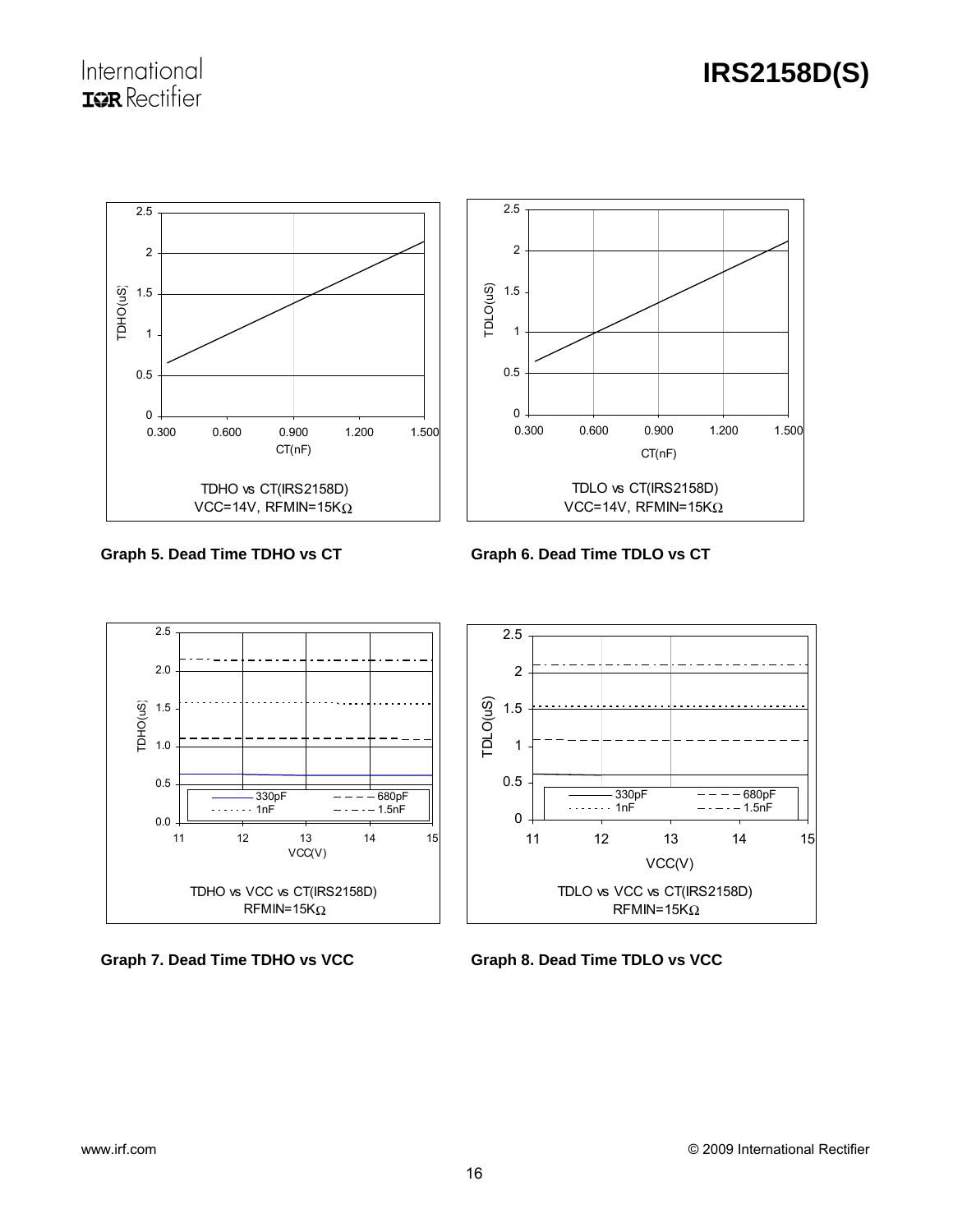

Graph 9. VFMIN vs VCC **Graph 10. IQCC vs VCC** 



**Graph 11. Vio vs VCC**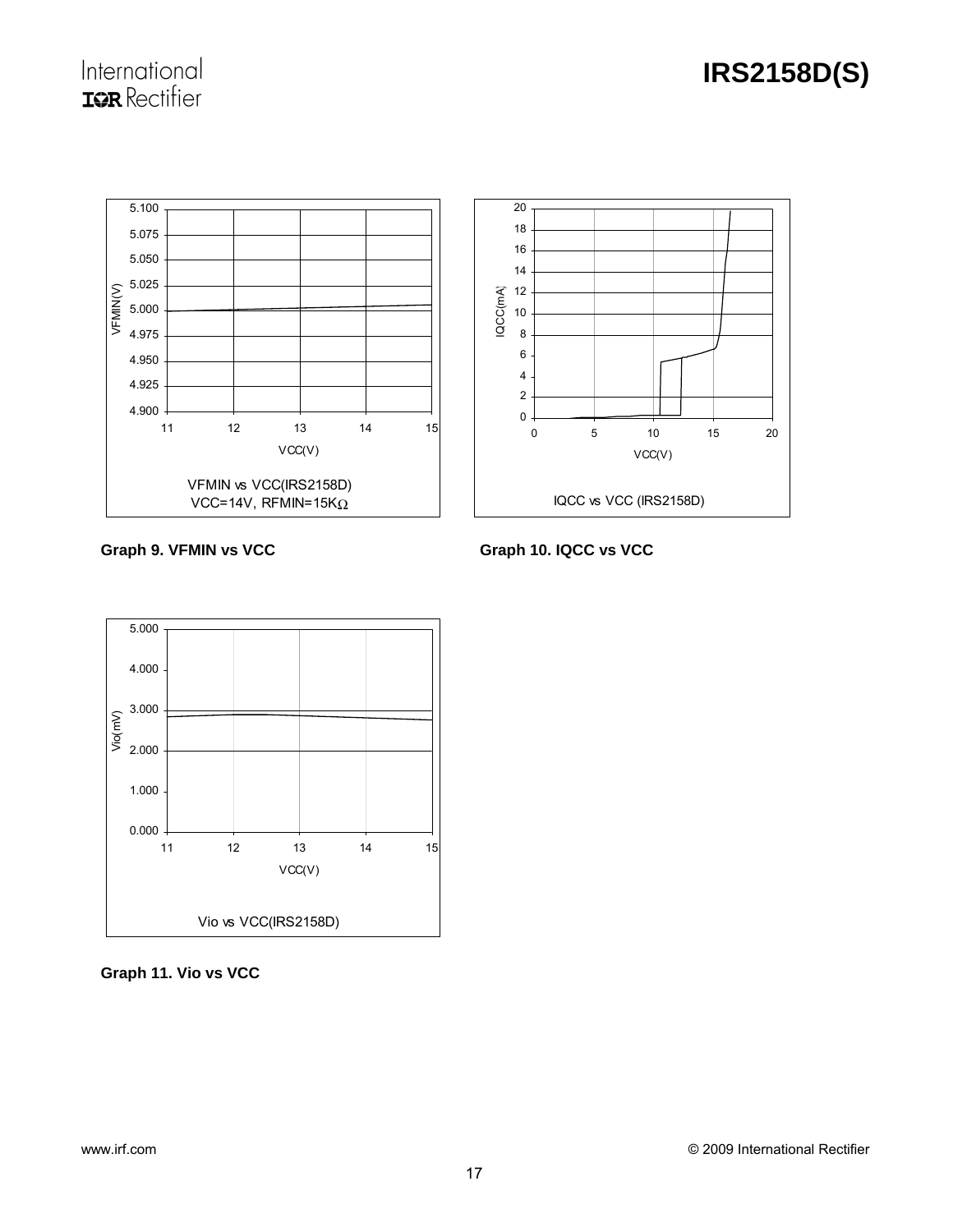

# International **TOR** Rectifier

# **Application Information and Additional Details**

Information regarding the following topics is included as subsections within this section of the datasheet:

- Under-Voltage Lock-Out (UVLO) Mode and IC Supply Circuitry
- Preheat Mode (PH)
- Ignition Mode (IGN)
- Pre-Run Mode
- Run Mode (RUN)
- Dimming
- SD/EOL and CS Fault Mode
- Brown-out protection
- Component Selection
- Vcc double filter
- PCB Layout Guidelines

Under-voltage Lock-Out Mode (UVLO) Mode and IC Supply Circuitry

The under-voltage lock-out mode (UVLO) is defined as the state the IC is in when VCC is below the turn-on threshold of the IC. To identify the different modes of the IC, refer to the State Diagram shown on page 14 of this document. The IRS2158D undervoltage lock-out is designed to maintain an ultra low supply current of less than 500 μA, and to guarantee the IC is fully functional before the high- and low-side output drivers are activated. Figure 1 shows an efficient supply voltage using the micro-power start-up current of the IRS2158D together with a snubber charge pump from the half-bridge output ( $R_{VCC}$ ,  $C_{VCC1}$ ,  $C_{VCC2}$ ,  $C_{SNUB}$ ,  $D_{CP1}$ and  $D_{CP2}$ ).



**Figure 1: Start-up and supply circuitry.** 

The VCC capacitors ( $C_{VCC1}$  and  $C_{VCC2}$ ) are charged by the current through supply resistor ( $R_{VCC}$ ) minus the start-up current drawn by the IC. This resistor is chosen to set the desired AC line input voltage turn-on threshold for the ballast. When the voltage at VCC exceeds the IC start-up threshold (VCCUV+) and the VDC pin is above 5 V and the SD pin is below 3 V, the IC turns on and LO begins to oscillate. The capacitors at VCC begin to discharge due to the increase in IC operating current (Figure 2). The high-side supply voltage, VB-VS, begins to increase as capacitor  $C_{BS}$  is charged through the internal bootstrap MOSFET during the LO on-time of each LO switching cycle. When the VB-VS voltage exceeds the high-side start-up threshold (VBSUV+), HO then begins to oscillate. This may take several cycles of LO to charge VB-VS above VBSUV+ due to RDSon of the internal bootstrap MOSFET.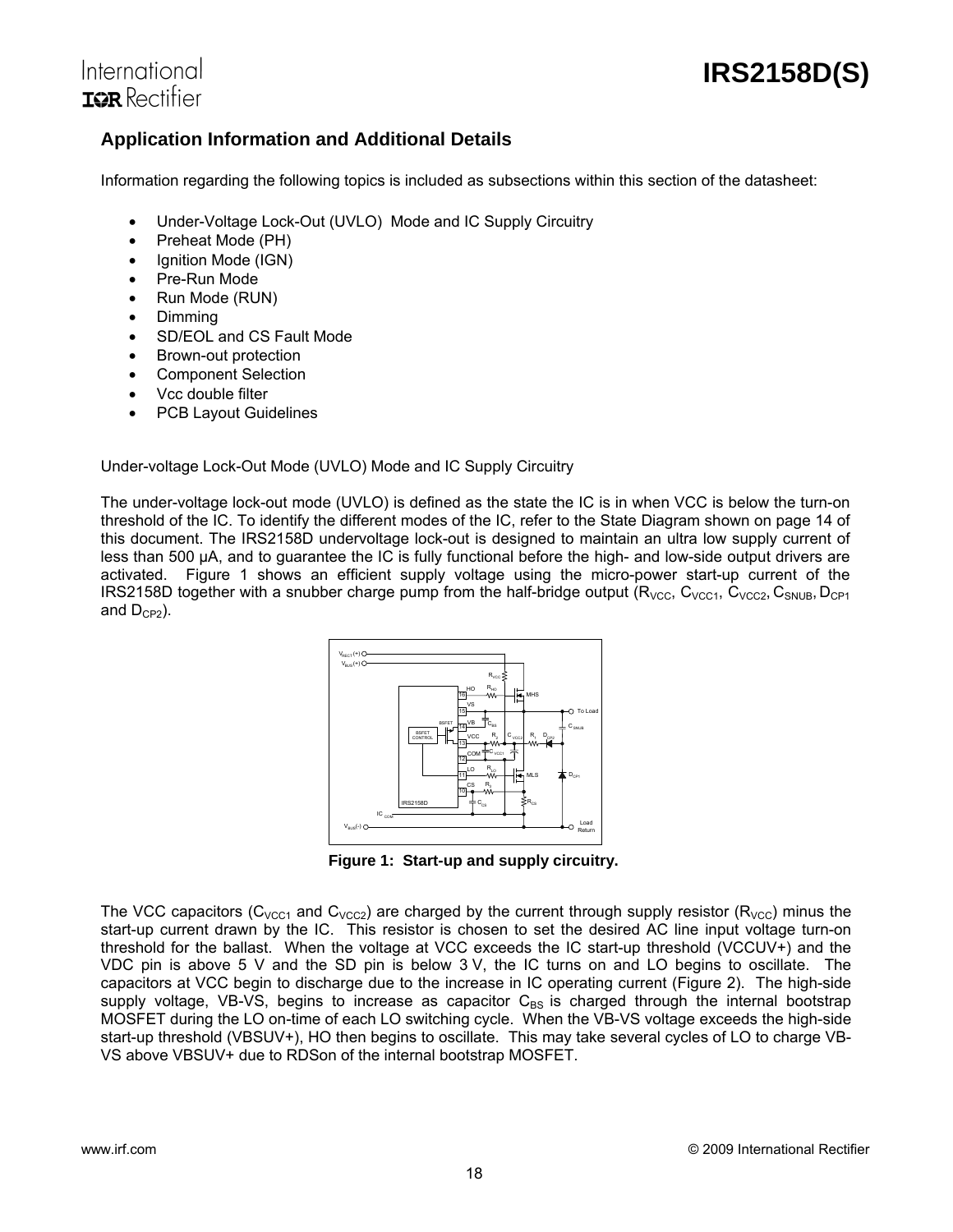

**Figure 2: VCC supply voltage.** 

When LO and HO are both oscillating, the external MOSFETs (MHS and MLS) are turned on and off with a 50% duty cycle and a non-overlapping deadtime of 1.5 μs. The half-bridge output (pin VS) begins to switch between the DC bus voltage and COM. During the deadtime between the turn-off of LO and the turn-on of HO, the half-bridge output voltage transitions from COM to the DC bus voltage at a dv/dt rate determined by the snubber capacitor  $(C_{SNUB})$ . As the snubber capacitor charges, current will flow through the charge pump diode  $(D_{CP2})$  to VCC. After several switching cycles of the half-bridge output, the charge pump and the internal 15.6 V zener clamp of the IC take over as the supply voltage. Capacitor  $C_{VCC2}$  supplies the IC current during the VCC discharge time and should be large enough such that VCC does not decrease below VCCUV- before the charge pump takes over. Capacitor  $C_{VCC1}$  is required for noise filtering and must be placed as close as possible and directly between VCC and COM, and should not be lower than 0.1uF. Additional resistors are recommended for limiting high currents that can flow to VCC from the charge pump during hard-switching of the half-bridge or during lamp ignition. In the application circuit shown above, DCP2 is a 17 V zener diode, which serves to limit the voltage transients that are supplied to VCC through the charge pump, under these conditions. The IC may not operate correctly if steps are not taken to prevent overdriving VCC through the charge pump.

The internal bootstrap MOSFET and supply capacitor  $(C_{BS})$  comprise the supply voltage for the high side driver circuitry. During UVLO mode, the high- and low-side driver outputs HO and LO are both low, the internal oscillator is disabled, and pin CPH is connected internally to COM for resetting the preheat time.

## **Preheat Mode (PH)**

The IRS2158D enters preheat mode when VCC exceeds the UVLO positive-going threshold (VCCUV+) and the VDC pin voltage is above the 5 V threshold. The internal MOSFET that connects pin CPH to COM is turned off and an external resistor (Figure 3) begins to charge the external preheat timing capacitor (CPH). LO and HO begin to oscillate at a higher soft-start frequency and ramp down quickly to the preheat frequency. The VCO pin is connected to COM through an internal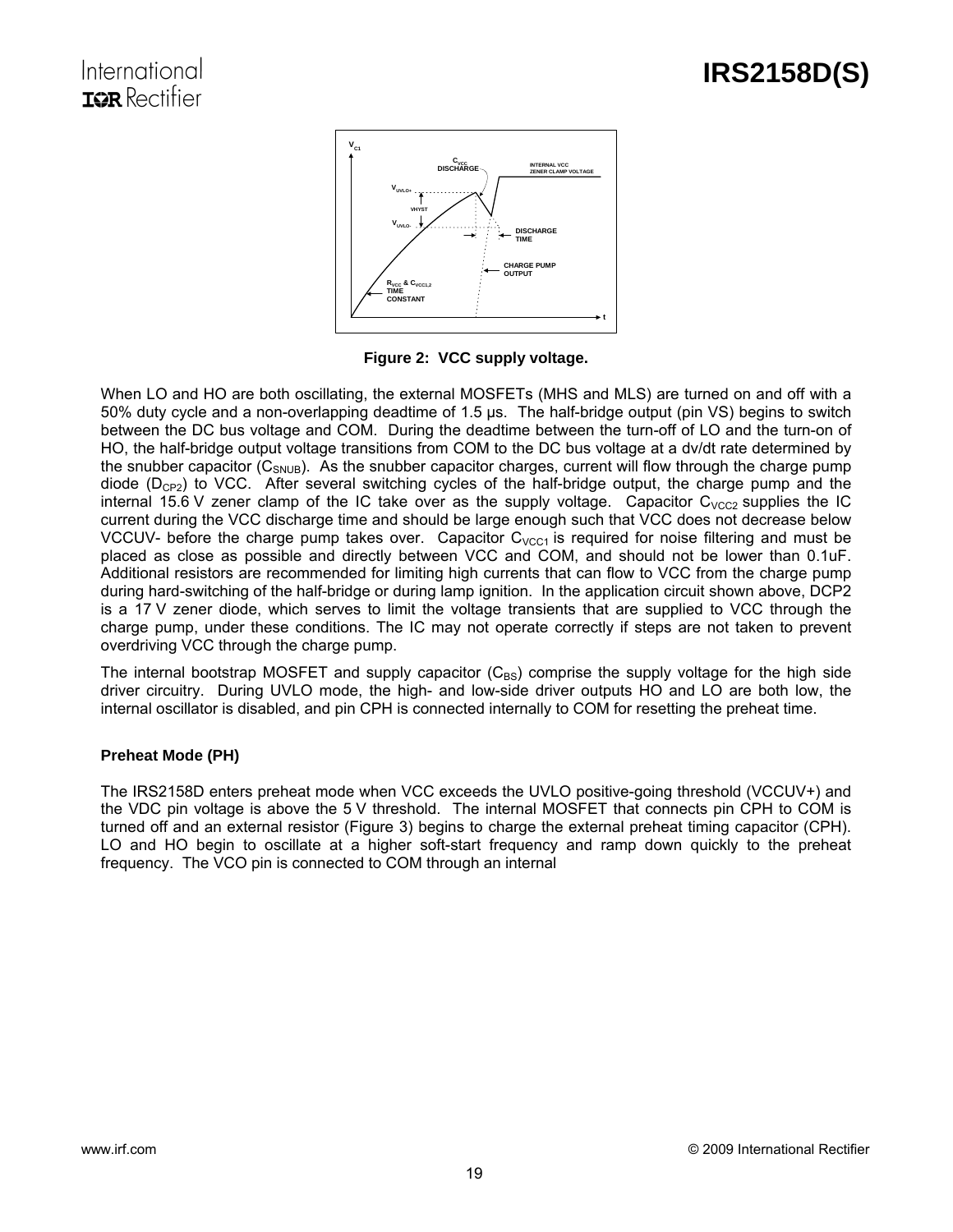

**Figure 3: Preheat circuitry.** 

MOSFET so the preheat frequency is determined by the equivalent resistance at the FMIN pin formed by the parallel combination of resistors RMIN and RPH. The frequency remains at the preheat frequency until the voltage on pin CPH exceeds 2/3\*VCC (VCPHEOP) and the IC enters Ignition Mode. During preheat mode, the over-current protection on pin CS (VCSTH+) and the 60-cycle consecutive over-current fault counter (nEVENTS) are both enabled.

## **Ignition Mode (IGN)**

The IRS2158D ignition mode is defined by the second time CPH charges from 1/3\*VCC (VCPHSOI-) to 1/2\*VCC (VCHPRUN). When the voltage on pin CPH exceeds 2/3\*VCC (VCPHEOP) for the first time, pin CPH is discharged quickly through an internal MOSFET down to 1/3\*VCC (VCPHSOI-) (see Figures 4 and 5). The internal MOSFET turns off and the voltage on pin CPH begins to increase again. The internal MOSFET at pin VCO turns off and resistor RPH is disconnected from COM. The equivalent resistance at the FMIN pin increases from the parallel combination (RPH//RMIN) to RMIN at a rate programmed by the external capacitor at pin VCO (CVCO) and resistor RPH. This causes the operating frequency to ramp down smoothly from the preheat frequency through the ignition frequency to the final run frequency. During this ignition ramp, the frequency sweeps towards the resonance frequency of the lamp output stage to ignite the lamp.



**Figure 4: CPH and VCO timing diagram.**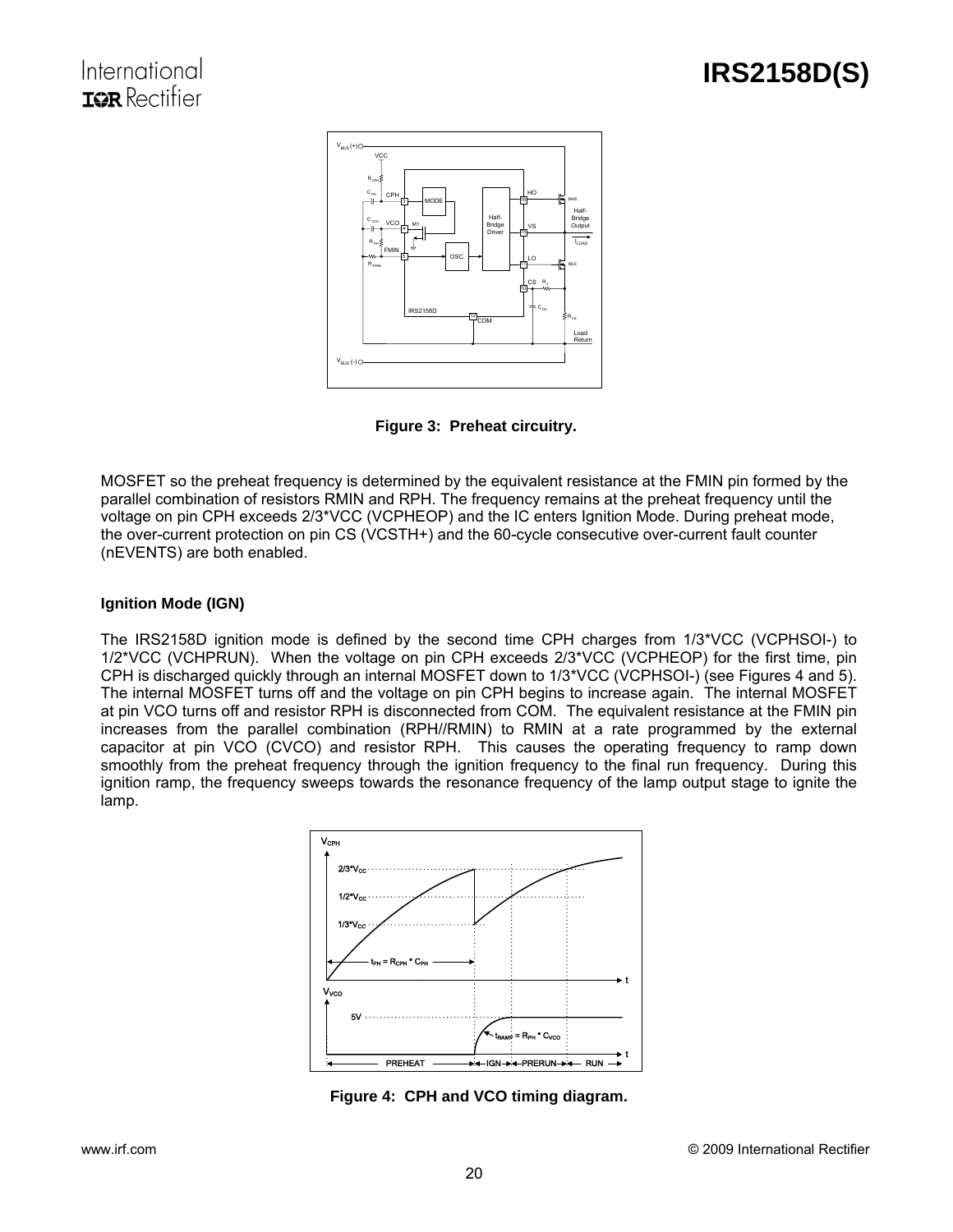

**Figure 5: Ignition circuitry.** 

The over-current threshold on pin CS (VCSTH+) will protect the ballast against a non-strike or open-filament lamp fault condition. The voltage on pin CS is defined by the lower half-bridge MOSFET current flowing through the external current sensing resistor RCS. This resistor programs the maximum peak ignition current (and therefore peak ignition voltage) of the ballast output stage. Should this voltage exceed the internal VCSTH+ threshold of 1.2 V, the ignition regulation circuit discharges the VCO voltage slightly to increase the frequency slightly (see Figure 6). This cycle-by-cycle feedback from the CS pin to the VCO pin will adjust the frequency each cycle to limit the amplitude of the current for the entire duration of ignition mode.



**Figure 6: Ignition regulation timing diagram.** 

The IRS2158D remains in IGNITION mode until the voltage at CPH reaches 1/2\*VCC at which point it will switch into PRE-RUN mode.

## **Pre-Run Mode**

In PRE-RUN mode the fault counter is disables so that the IRS2158D will enter FAULT mode if a single event occurs where VCS>1.2 V (VCSTH+). This allows the ballast to shut down if the resonant inductor saturates during ignition.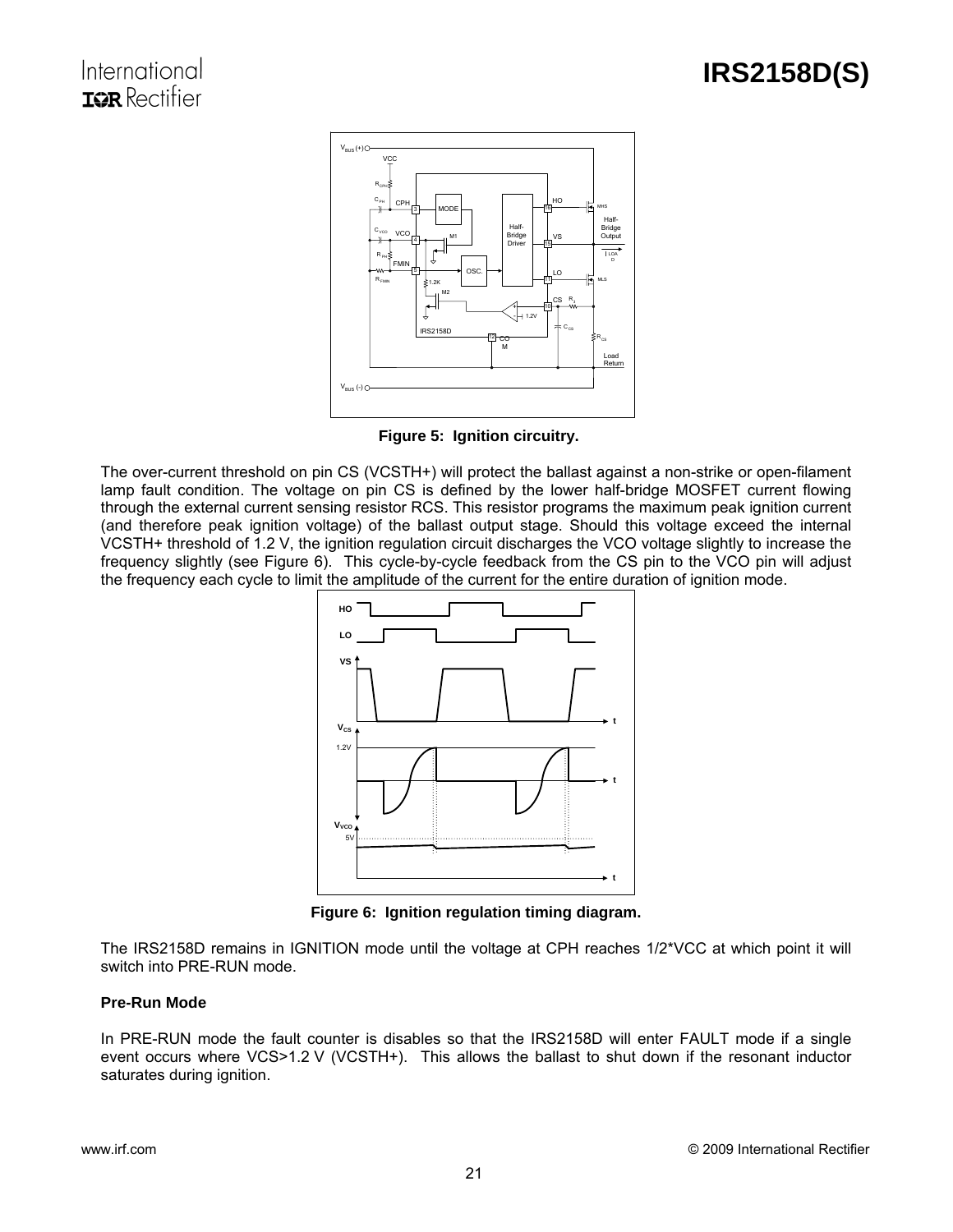

When CPH exceeds 2/3\*VCC (VCPHRUN+) for the second time, the IC enters run mode and the fault counter becomes enabled. The ignition regulation is not active in run mode but the IC will enter fault mode after 60 consecutive over-current faults and gate driver outputs HO and LO will be latched low.

## **Run Mode (RUN)**

Once VCPH has exceeded 2/3\*VCC for the second time (VCPHRUN), the IC enters run mode. CPH continues to charge up to VCC. The operating frequency is at the minimum frequency (after the ignition ramp) and is programmed by the external resistor (RMIN) at the FMIN pin. Should hard-switching occur at the half-bridge at any time (open-filament, lamp removal, etc.), the voltage across the current sensing resistor (RCS) will exceed the internal VCSTH+ threshold of 1.2 V and the fault counter will begin counting (see Figure 5). Should the number of consecutive over-current faults exceed 60 (nEVENTS), the IC will enter fault mode and the HO and LO gate driver outputs will be latched low. During run mode, the end-of-life (EOL) window comparator and the DC bus under-voltage reset are both enabled.

### **Dimming**

The application diagram shows how the operational amplifier can be configured with the ballast control pins of the IRS2158 to realize a dimming ballast system, which regulates the lamp arc current. The opamp in this IC is left uncommitted, so that the designer can utilize it in whatever way they require for the particular application, for example it could be used to create a non-dimming ballast with regulated lamp power or a more sophisticated end of lamp life detection circuit.

In this example the lamp arc current is compared with a DC control voltage to produce an error voltage that steers the frequency by sinking current from the FMIN pin.

### **SD/EOL and CS Fault Mode**

Should the voltage at the SD/EOL pin exceed 3 V or decrease below 1V (VEOLTH-) during run mode, an end-of-life (EOL) fault condition has occurred. The end of life fault must remain for approximately 60 cycles of LO before the IC enters fault mode. This is to prevent possible false tripping of the end of life shutdown circuit caused by surges or transients at the AC line input. LO and HO gate driver outputs are all latched off in the 'low' state. CPH is discharged to COM for resetting the preheat time and VCO is discharged to COM for resetting the frequency. To exit fault mode, VCC can be decreased below VCCUV- (ballast power off) or the SD pin can be increased above 5 V (VSDTH+) (lamp removal). Either of these will force the IC to enter UVLO mode (see State Diagram, page 13). Once VCC is above VCCUV+ (ballast power on) and SD is pulled above 5 V (VSDTH+) and back below 3 V (VSDTH-) (lamp re-insertion), the IC will enter preheat mode and begin oscillating again.

The current sense function will force the IC to enter fault mode only after the voltage at the CS pin has been greater than 1.2 V (VCSTH+) for 60 (nEVENTS) consecutive cycles of LO. The voltage at the CS pin is AND-ed with LO (see Figure 7) so it will work with pulses that occur during the LO on-time or DC. If the over-current faults are not consecutive, then the internal fault counter will count down each cycle when there is no fault. Should an over-current fault occur only for a few cycles and then not occur again, the counter will eventually reset to zero. The over-current fault counter is enabled during preheat and run modes and disabled during ignition mode.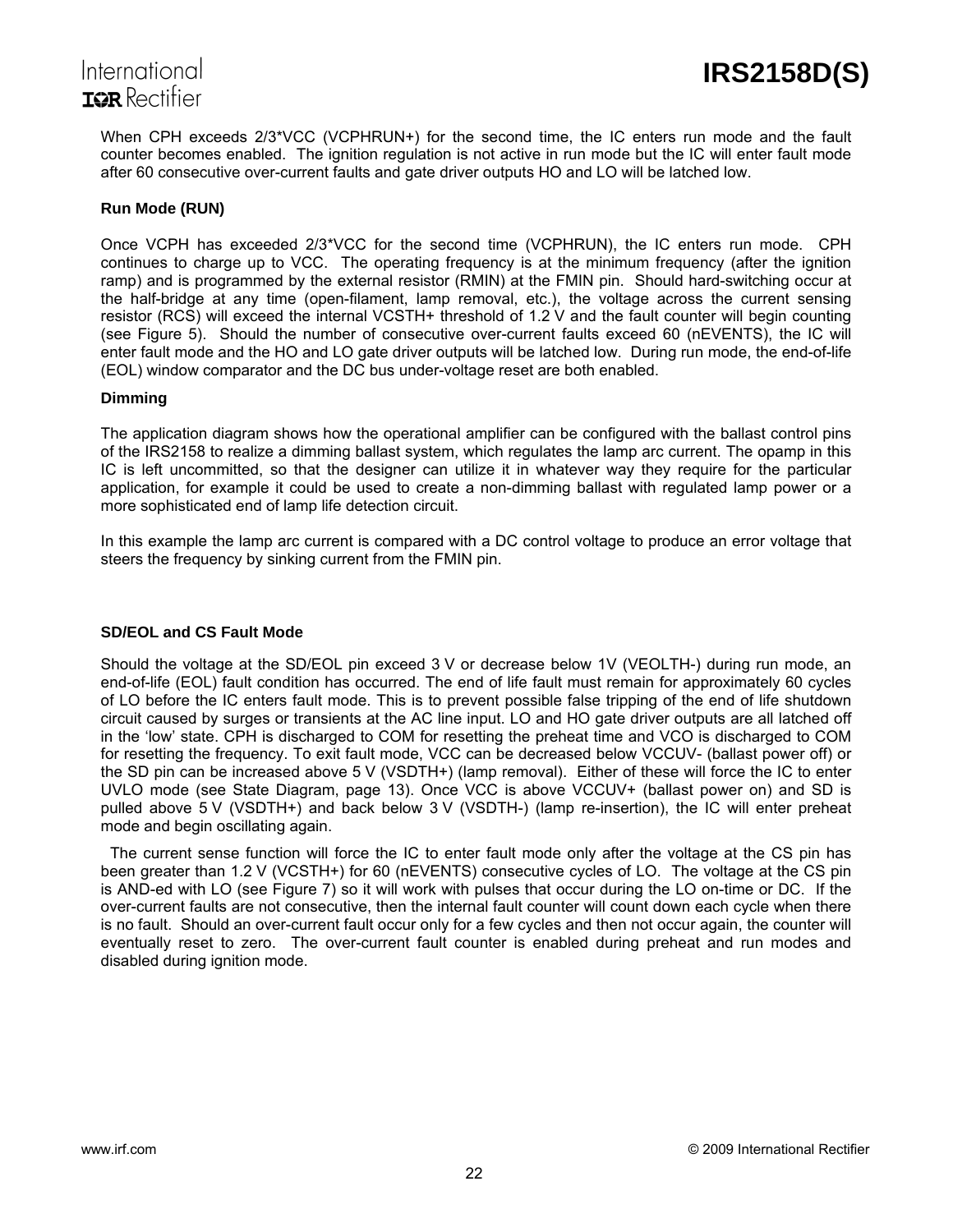

**Figure 7: Fault counter timing diagram.** 

### **Brown-out protection**

The DC pin senses the voltage on the DC bus by means of an external resistor divider and an internal comparator with hysterisis. When power is first supplied to the IC at system startup, 3 conditions are required before oscillation is initiated: 1.) the voltage on the VCC pin must exceed the rising undervoltage lockout threshold (VCCUV+), 2.) the voltage at the VDC pin must exceed VDC+, 3.) the voltage at the SD/EOL pin must be below 3 V. If a low DC bus condition occurs during normal operation, or if power to the ballast is shut off, the DC bus will collapse prior to the VCC of the chip (assuming the VCC is derived from a charge pump off of the output of the half-bridge). In this case, the voltage on the VDC pin will drop below the VDCthreshold and shut the oscillator off, thereby protecting the power transistors from potentially hazardous hard switching. Approximately 2 V of hysterisis has been designed into the internal comparator sensing the VDC pin, in order to account for variations in the DC bus voltage under varying load conditions. When the DC bus recovers, the chip restarts from the beginning of the control sequence, as shown in timing diagram Figure 8 below.



**Figure 8: VDC pin fault and auto restart**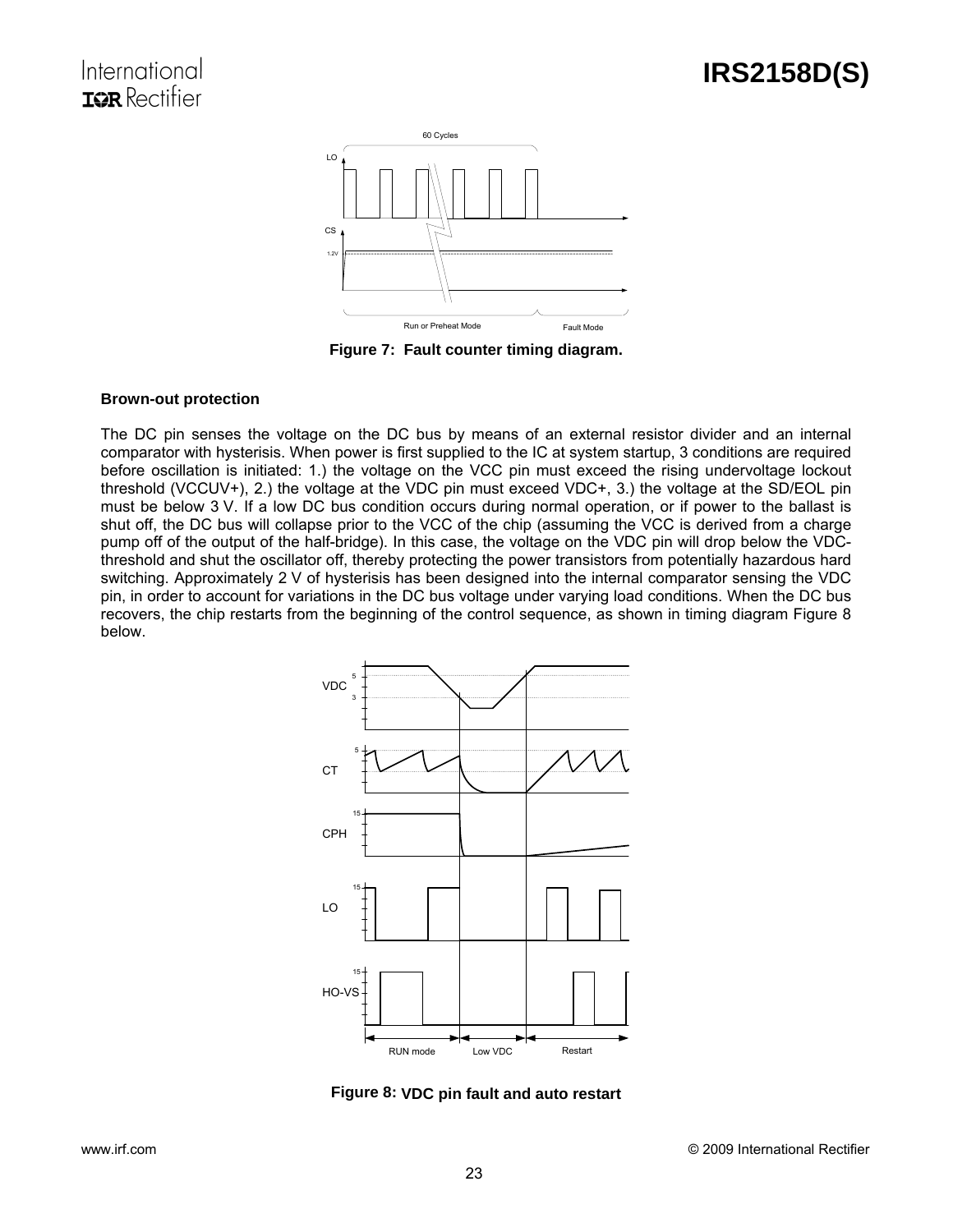

#### **Ballast Design Equations**

Note: The results from the following design equations can differ slightly from actual measurements due to IC tolerances, component tolerances, and oscillator over- and under-shoot due to internal comparator response time.

#### Step 1: Program Deadtime

The deadtime is programmed with the timing resistor RDT at the DT pin. The deadtime is given by:

$$
t_{DT} = 1500 \cdot C_T
$$
 [Seconds] (1)  

$$
C_T = \frac{t_{DT}}{1500}
$$
 [Farads] (2)

#### Step 2: Program Run Frequency

The run frequency is programmed with the timing resistor RMIN at the FMIN pin. The run frequency is given as:

$$
f_{OSCRUN} = \frac{1}{2.15 \cdot C_T \cdot \left(\frac{3}{5} \cdot R_{MIN} + 1500\right)}
$$

[Hz] (3)

$$
R_{MIN} = \frac{5}{3} \cdot \left( \frac{1}{(2.15 \cdot f_{oscRUN} \cdot C_T)} - 1500 \right)
$$

[Ohms] (4)

#### Step 3: Program Preheat Frequency

The preheat frequency is programmed with timing resistors RMIN and RPH. The timing resistors are connected in parallel for the duration of the preheat time. The preheat frequency is therefore given as:

$$
f_{OSCPH} = \frac{1}{2.15 \cdot C_T \cdot \left(\frac{3}{5} \cdot \frac{(R_{MIN} \cdot R_{PH})}{(R_{MIN} + R_{PH})} + 1500\right)}
$$

[Hertz] (5)

Step 4: Program Preheat Time

The preheat time is defined by the time it takes for the external capacitor on pin CPH to charge up to 2/3\*VCC. An external resistor (RCPH) connected to VCC charges capacitor CPH. The preheat time is therefore given as:

$$
t_{PH} = R_{CPH} \cdot C_{PH} \qquad \qquad \text{[Seconds] (6)}
$$

or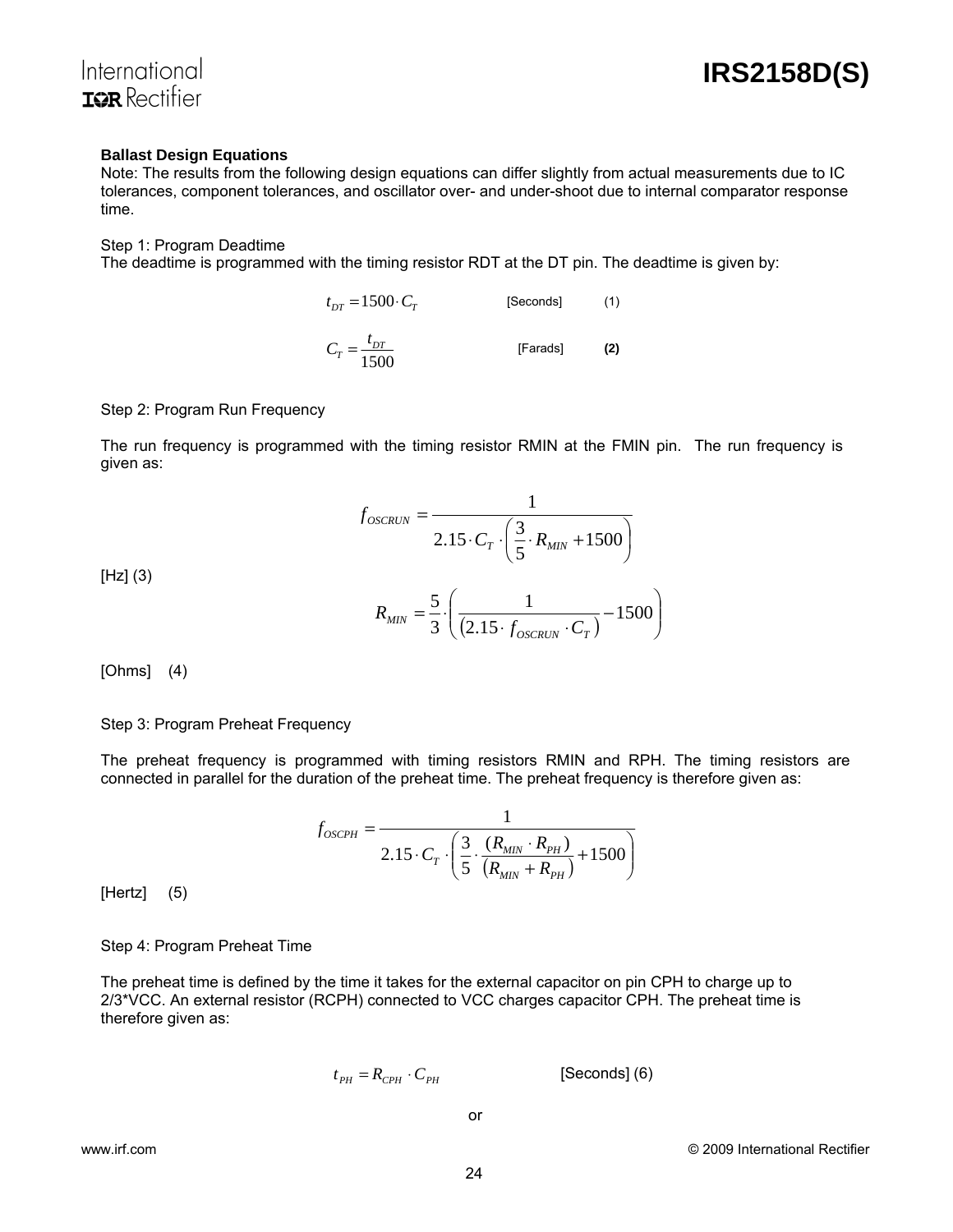**IRS2158D(S)**

$$
C_{PH} = \frac{t_{PH}}{R_{CPH}} \tag{7}
$$

Step 5: Program Ignition Ramp Time

The preheat time is defined by the time it takes for the external capacitor on pin VCO to charge up to 5V. The external timing resistor (RPH) connected to FMIN charges capacitor CVCO. The ignition ramp time is therefore given as:

$$
t_{RAMP} = R_{PH} \cdot C_{VCO}
$$
 [Seconds] (8)

or

 $V_{VCO} = \frac{V_{RAMP}}{R_{PH}}$  $C_{VCO} = \frac{t_{RAMP}}{R}$  [Farads] (9)

*PH*

Step 6: Program Maximum Ignition Current

The maximum ignition current is programmed with the external resistor RCS and an internal threshold of 1.2V. This threshold determines the over-current limit of the ballast, which will be reached when the frequency ramps down towards resonance during ignition and the lamp does not ignite. The maximum ignition current is given as:

$$
I_{IGN} = \frac{1.2}{R_{CS}}
$$
 [Amps Peak] (10)  

$$
R_{CS} = \frac{1.2}{I_{IGN}}
$$
 [Ohms] (11)

## **VCC Double Filter**

or

It is recommended to utilize a double filter arrangement from the charge pump (CSNUB, DCP1 and DCP2) to VCC as shown in the schematic of Figure 9. This circuit is designed to protect the VCC supply pin of the IRS2158D from high peak currents that occur when the MOSFET MHS switches VS from COM to VBUS. DCP2 should be an 18 V rated zener diode and RSUPPLY should connect to the cathode of DCP2. This is to protect the VCC input of the IRS2158D from possible surges and transient voltages.



**Figure 9: VCC Double Filter Arrangement**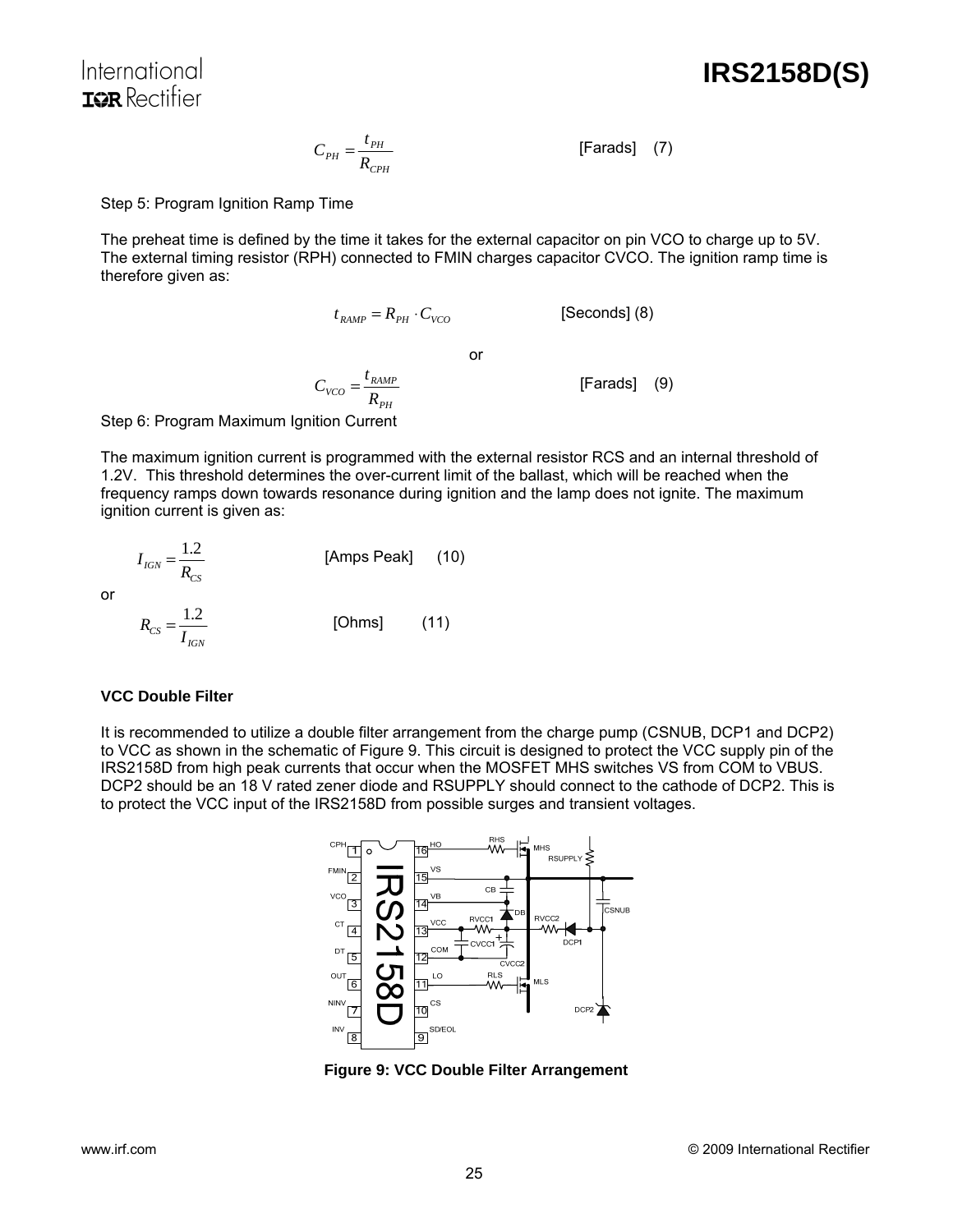## **PCB Layout Considerations**

In order to successfully utilize the IRS2158D in a ballast design, it is necessary to follow the following PCB layout guidelines. This can avoid possible interference and ground loop issues that can occur in the ballast circuit. These connection techniques also prevent high current ground loops from interfering with sensitive timing component operation and allow the entire control circuit to reject common-mode noise due to output switching.

Figure 10 and Figure 11 show the control section of typical ballast designed around the IRS2158D, where the IC is located in the center. In this design all SMD devices are mounted under the PCB with discrete devices on top.



**Figure 10: Critical traces on the bottom side of the PCB** 



**Figure 11: Critical traces on the top side of the PCB** 

- 1) The signal ground (pin 12) should only be connected to the power ground at one single point to prevent ground loops from forming.
- 2) The point described in (1) should be where the grounds of the current sense resistors for both the half bridge MOSFETs and the lamp current feedback both meet.
- 3) The VCC decoupling capacitor should be placed as close to the IRS2158D VCC (pin 13) and COM (pin 12) as possible with the shortest possible traces.
- 4) The devices; CPH, RMIN, CVCO, CT and CCS should all be located as close to the IRS2158D as possible with traces to the relevant pins being as short as possible.
- 5) The ground connections from the devices listed in (4) should be connected back to the COM pin of the IRS2158D through the shortest possible traces. These should be connected back to the COM pin of the IC without joining the power ground trace at any point. In the example shown above the power ground trace runs along the lower side of the board on the bottom Copper layer
- 6) The charge pump diode connection to ground should be made to the power ground not the signal ground.
- 7) The power factor correction section (if used) should be kept apart from the ballast control as shown in the example above. the power factor correction section is at the left side of the PCB.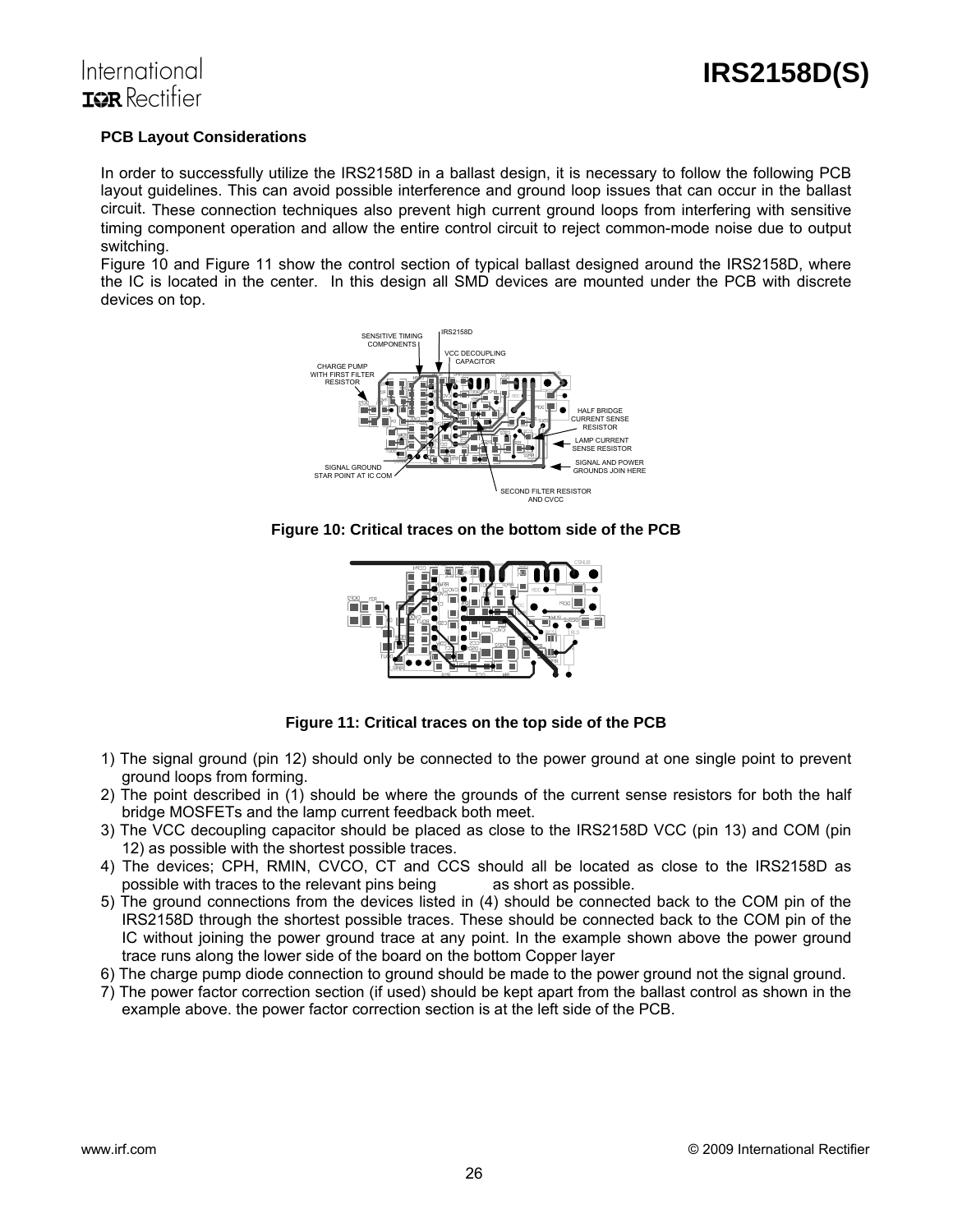# **Package Details: PDIP16 and SOIC16N**



 $-C-$ 

 $1.27$  [.050]

 $14X$ 

1.35 .0532

 $0.25$  [.0098]

 $0.19$   $0.0075$ ]

01-3064 00 (MS-012AC)

16X

01-6018

 $1.27$  [.050]

 $0.41$   $0.016$ 

冈 **16X** 

16 -Lead SOIC (narrow body)

 $\begin{bmatrix} 0.46 & [.018] \\ 0.36 & [.014] \end{bmatrix}$  16X

 $\bigoplus$  0.25 [.010]  $\circledR$  | C | B  $\circledS$  | A  $\circledS$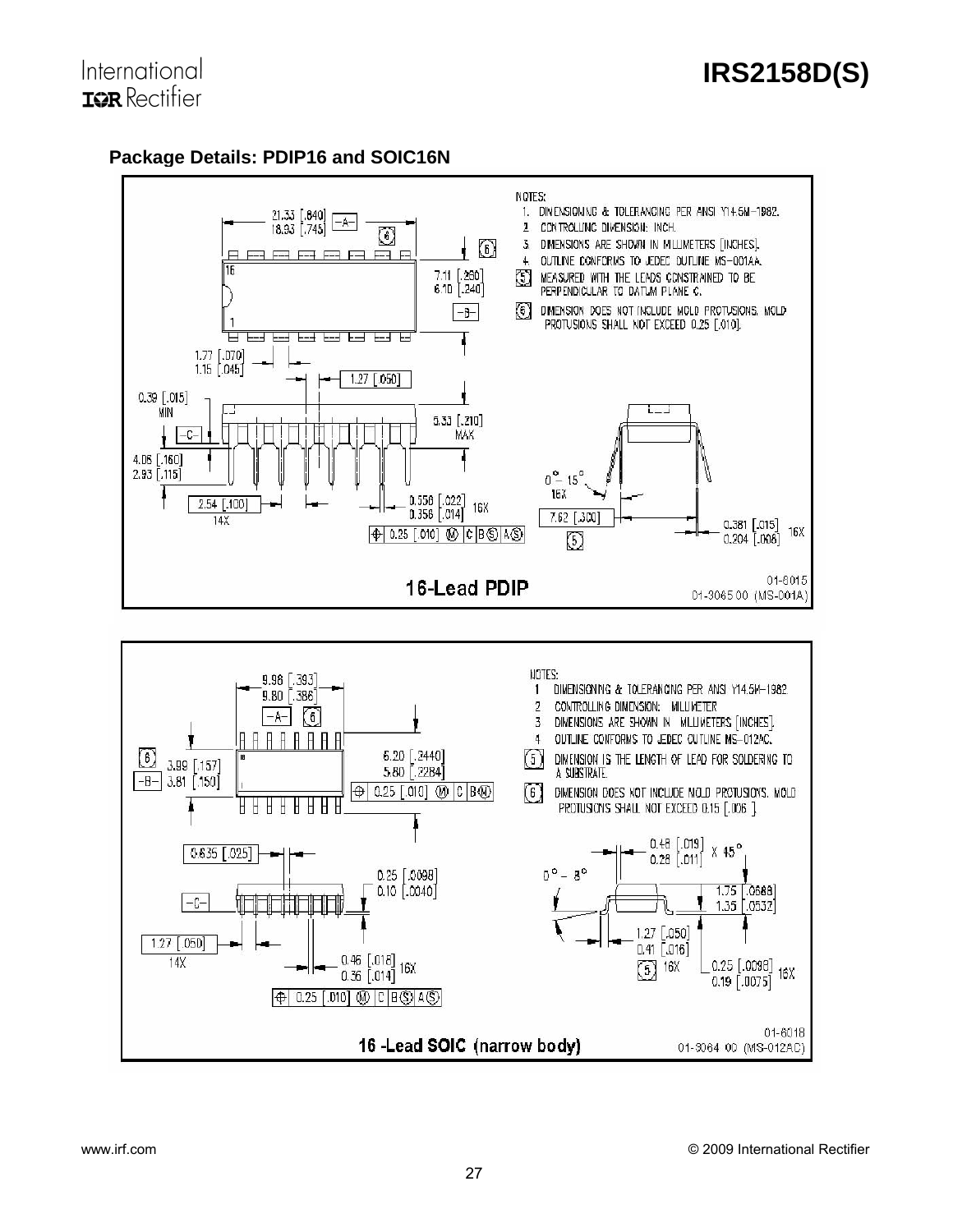# **Package Details: SOIC16N, Tape and Reel**



#### CARRIER TAPE DIMENSION FOR 16SOICN

|      | Metric |       |       | Imperial |
|------|--------|-------|-------|----------|
| Code | Min    | Max   | Min   | Max      |
| A    | 7.90   | 8.10  | 0.311 | 0.318    |
| B    | 3.90   | 4.10  | 0.153 | 0.161    |
| C    | 15.70  | 16.30 | 0.618 | 0.641    |
| D    | 7.40   | 7.60  | 0.291 | 0.299    |
| E    | 6.40   | 6.60  | 0.252 | 0.260    |
| F    | 10.20  | 10.40 | 0.402 | 0.409    |
| G    | 1.50   | n/a   | 0.059 | n/a      |
| Н    | 1.50   | 1.60  | 0.059 | 0.062    |



#### REEL DIMENSIONS FOR 16SOICN

|      | Metric |        |        | Imperial |
|------|--------|--------|--------|----------|
| Code | Min    | Max    | Min    | Max      |
| ΙA   | 329.60 | 330.25 | 12.976 | 13.001   |
| lΒ   | 20.95  | 21.45  | 0.824  | 0.844    |
| ГC   | 12.80  | 13.20  | 0.503  | 0.519    |
| D    | 1.95   | 2.45   | 0.767  | 0.096    |
| ΙE   | 98.00  | 102.00 | 3.858  | 4.015    |
| F    | n/a    | 22.40  | n/a    | 0.881    |
| G    | 18.50  | 21.10  | 0.728  | 0.830    |
| Iн   | 16.40  | 18.40  | 0.645  | 0.724    |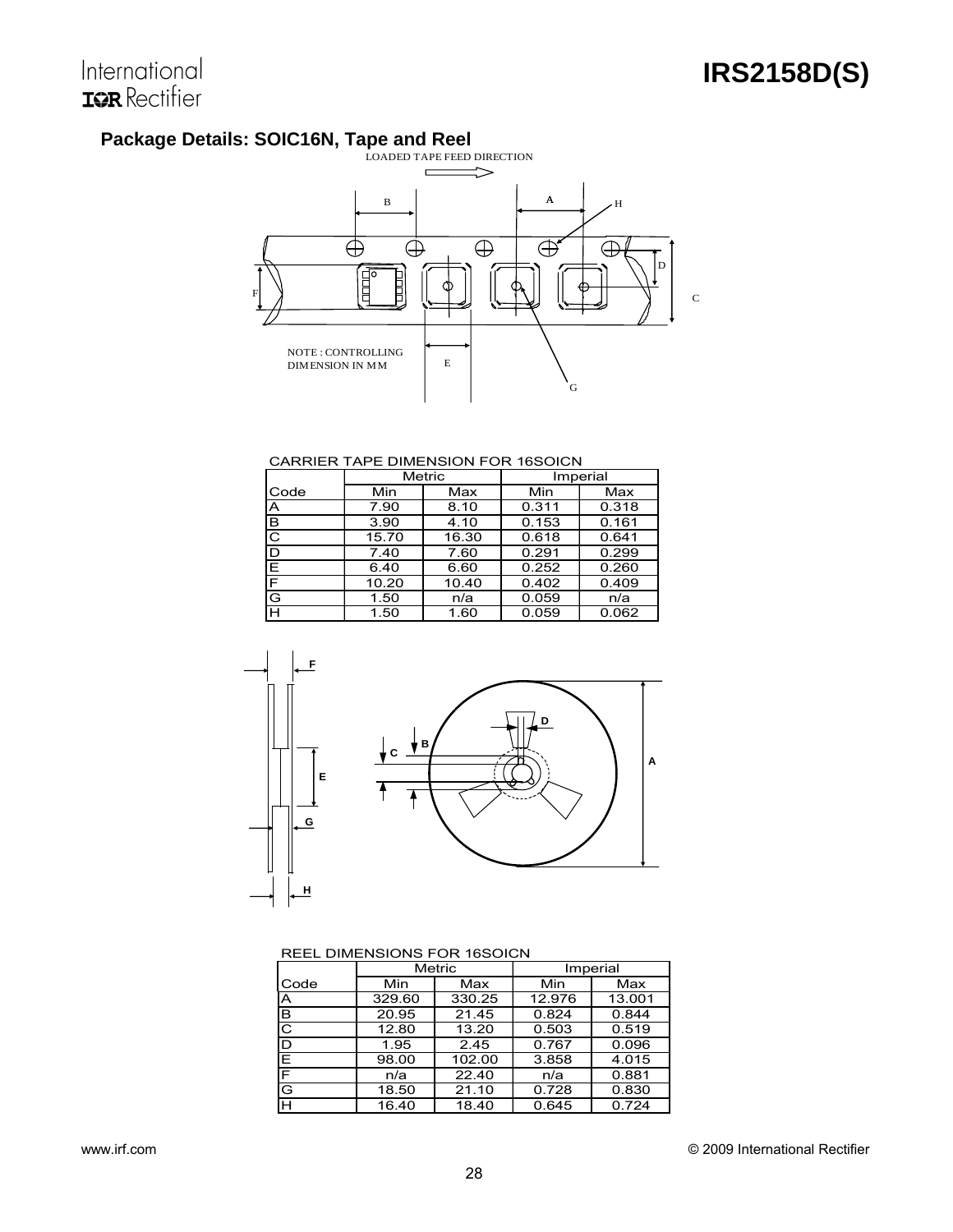

# **Part Marking Information**